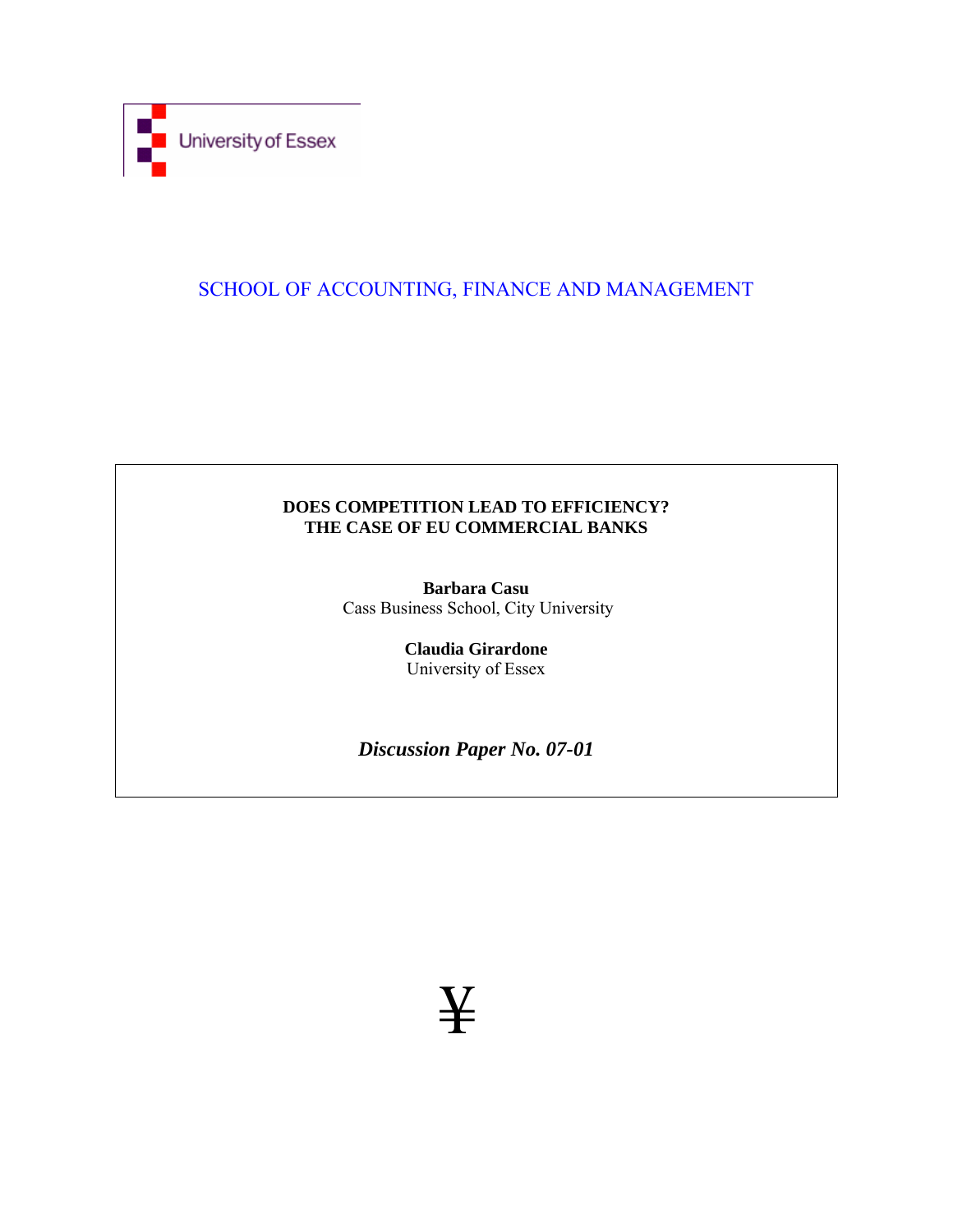# **Does Competition Lead to Efficiency? The Case of EU Commercial Banks**

Barbara Casu† Cass Business School, City University b.casu@city.ac.uk

> Claudia Girardone‡ University of Essex cgirardone@essex.ac.uk

## **Abstract**

In Europe, the past twenty years saw a process of liberalisation, deregulation and unprecedented financial sector reform whose main aims were to increase competition and remove all remaining barriers to the integration of EU banking sectors. However, the recent acceleration in the consolidation process has raised concerns about the potential implications for public policies deriving from increased market power. Using bank level balance sheet data for commercial banks in the major EU banking markets, this paper aims to shed some light on the recent developments in competition, concentration and bank-specific efficiency levels. Furthermore, using a Granger-type causality test estimations this study aims to investigate the relationship between competition and efficiency in banking markets. Our findings suggest a negative causation between efficiency and competition, whereas the causality running from competition to efficiency, although positive, is relatively weak.

**Keywords**: Competition, Efficiency, Market Power, Granger Causality, EU Commercial Banks.

JEL classification: G21; D24

 $\overline{a}$ 

<sup>†</sup> Barbara Casu, Faculty of Finance, Cass Business School, City University, 106 Bunhill Row, London EC1Y 8TZ, UK. Tel. +44 (0) 207 0405283 or email:  $\underline{b}.\underline{casu}(\overline{a}.\underline{c}.\underline{u}$ 

<sup>‡</sup> Claudia Girardone, School of Accounting, Finance and Management, University of Essex, Wivenhoe Park, Colchester, CO4 3SQ. Tel.  $+44(0)$  1206 87 4156 or email: cgirardone@essex.ac.uk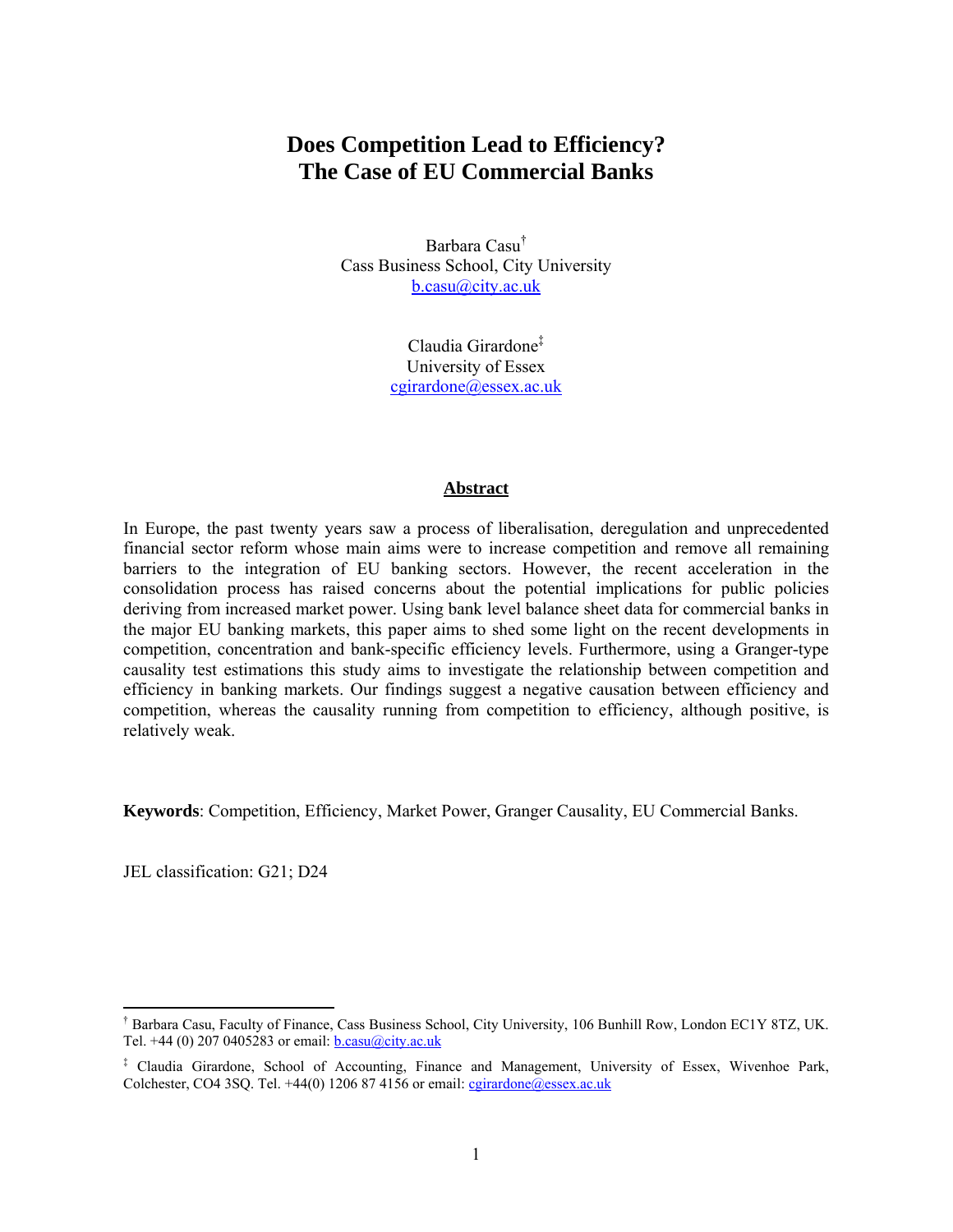## **Does Competition Lead to Efficiency? The Case of EU Commercial Banks**

## **1. Introduction**

Competition is generally accepted as a positive force in most industries; it is supposed to have a positive impact on an industry's efficiency, quality of provision, innovation and international competitiveness. However, the issue of competition in banking has always been controversial, as the perceived benefits from increased competition have to be weighted against the risks of potential instability. As a consequence, the banking industry has been historically heavily regulated. Furthermore, the existence of frictions in banking markets (for example, the existence of entry barriers and asymmetric information) causes the welfare theorems associated with perfect competitions not to be directly applicable to banking and allows room for the exercise of market power (Vives, 2001). Nevertheless, a healthy degree of rivalry is considered necessary for the dynamic efficiency of an industry and this principle is at the basis of the trend towards fostering greater competition in banking markets all over the world.

The past twenty years saw a process of liberalisation, deregulation and unprecedented financial sector reform both in developing and developed countries. In the European Union, the aim of regulatory developments, which include movements towards the creation of a single market for financial services, was to foster competition in order to improve the productivity, efficiency and profitability of the banking systems and also to increase both national and international competitiveness. The European Commission (EC), in its recent White Paper on Financial Services Policy (2005-2010) has stated that its principal objectives include: "*To consolidate dynamically towards an integrated, open, inclusive, competitive, and economically efficient EU financial market and to remove the remaining economically significant barriers so financial services can be provided and capital can circulate freely throughout the EU at the lowest possible cost*…" (SEC(2005) 1574). The EC believes that the aim of increased financial integration has been driven forward by the success of the Financial Services Action Plan 1999-2005 (FSAP), resulting in improvements in the financial industry's overall performance: higher liquidity, increased competition, sound profitability and stronger financial stability. The EC is also keen to further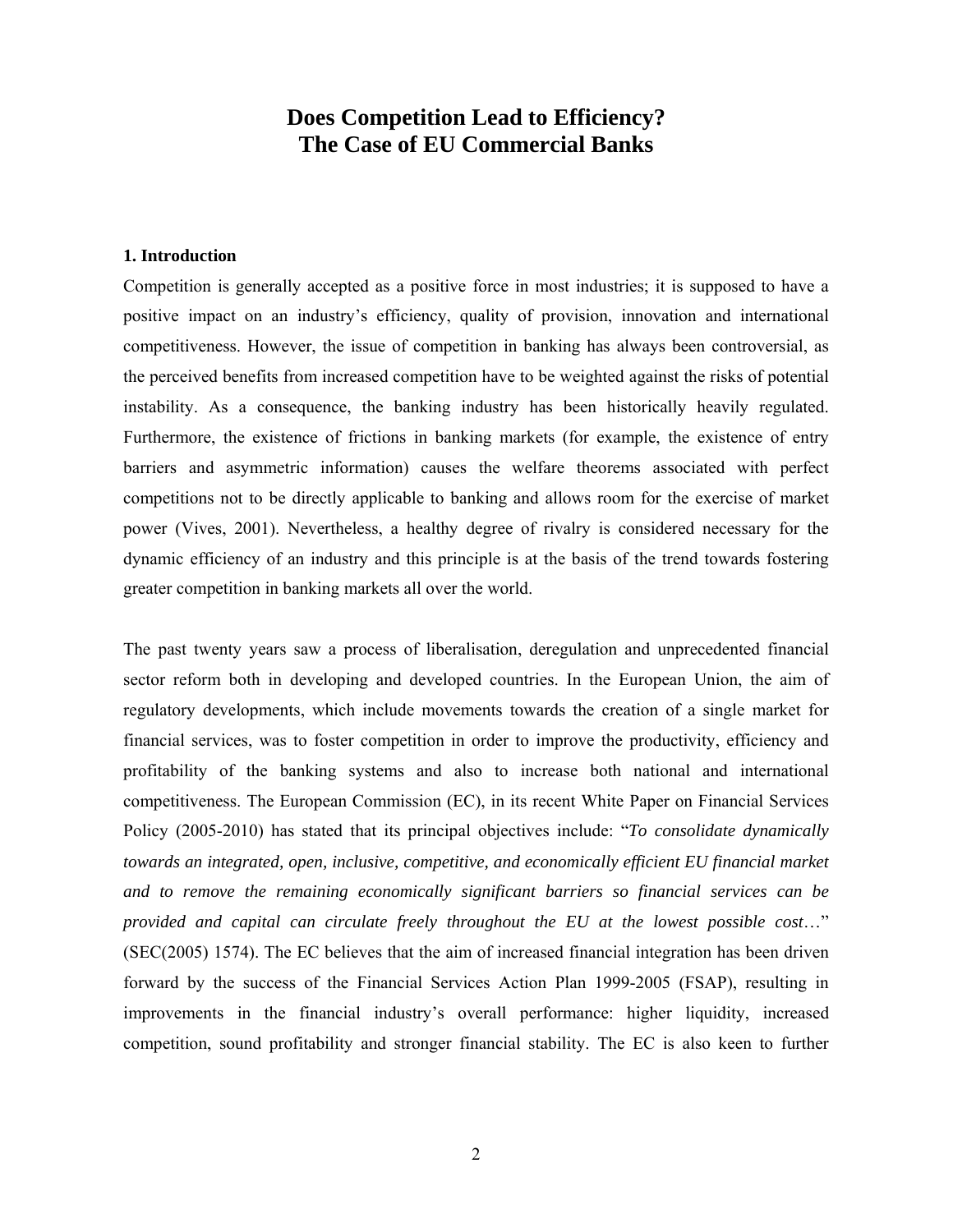enhance competition to encourage additional consolidation and to boost the efficiency of pan-European financial markets.

Banks responded to the new operating environment by adapting their strategies, seeking new distribution channels and changing their organisational structures. Increased competition has also been considered the main driving force behind the acceleration in the recent consolidation process; which is raising concerns about increased concentration in the banking sector and its potential implications for public policy. The aggregate number of credit institutions continued declining, confirming the trend of market consolidation. At the end of 2005, there were 8,684 institutions representing a decrease of 10.9% relative to 2001. Consolidation has proceeded even faster in the euro area with a decrease of 12.5% since 2001 (ECB, 2006). In past years, concentration operations in the EU banking sector have been predominantly of a domestic nature. Between 1993 and 2003, the number of mergers and acquisitions involving domestic credit institutions represented about 80% of total consolidation activity in the EU (Walkner and Raes, 2005). However, the pace of domestic consolidation has recently slowed down, whereas the value of cross-border bank M&A has been rising, reaching record levels in 2005. EU-wide consolidation has been under way for some time: since the mid-1990s European banks have spent €158bn on 274 cross-border M&A deals, involving other European banks (for example, HSBC and Credit Commercial de France, Barclays' acquisition of Banco Zaragozano, Unicredit's acquisition of HVB and BSCH acquisition of Abbey, ABN-AMBRO and Banca Antonveneta) and there are reasons to believe the trend will gather pace (PWC, 2006). The degree of concentration of EU banking systems continues to rise: in the period 2000-2005 the five largest credit institutions increased their share of total assets from 37.8% to 42.3% in the EU (from 39.1% to 43% in the euro area) (ECB, 2006).

However, the impact of consolidation on banking-sector performance remains controversial (see Amel et al., 2004). In particular, the debate on the competition and market power effects of bank concentration and their relationship with profitability and efficiency issues has raised great interest among academics, policy-makers and anti-trust authorities. Policymakers are faced with the contrasting issues as to whether competitive forces are posing a threat for the sector stability or whether the consolidation wave poses a threat to competition in the sector. Indeed, these issues are highly interrelated and often intertwined and, given the unique role of banks in the economy and the potential non-trivial implications for welfare, they deserve special attention.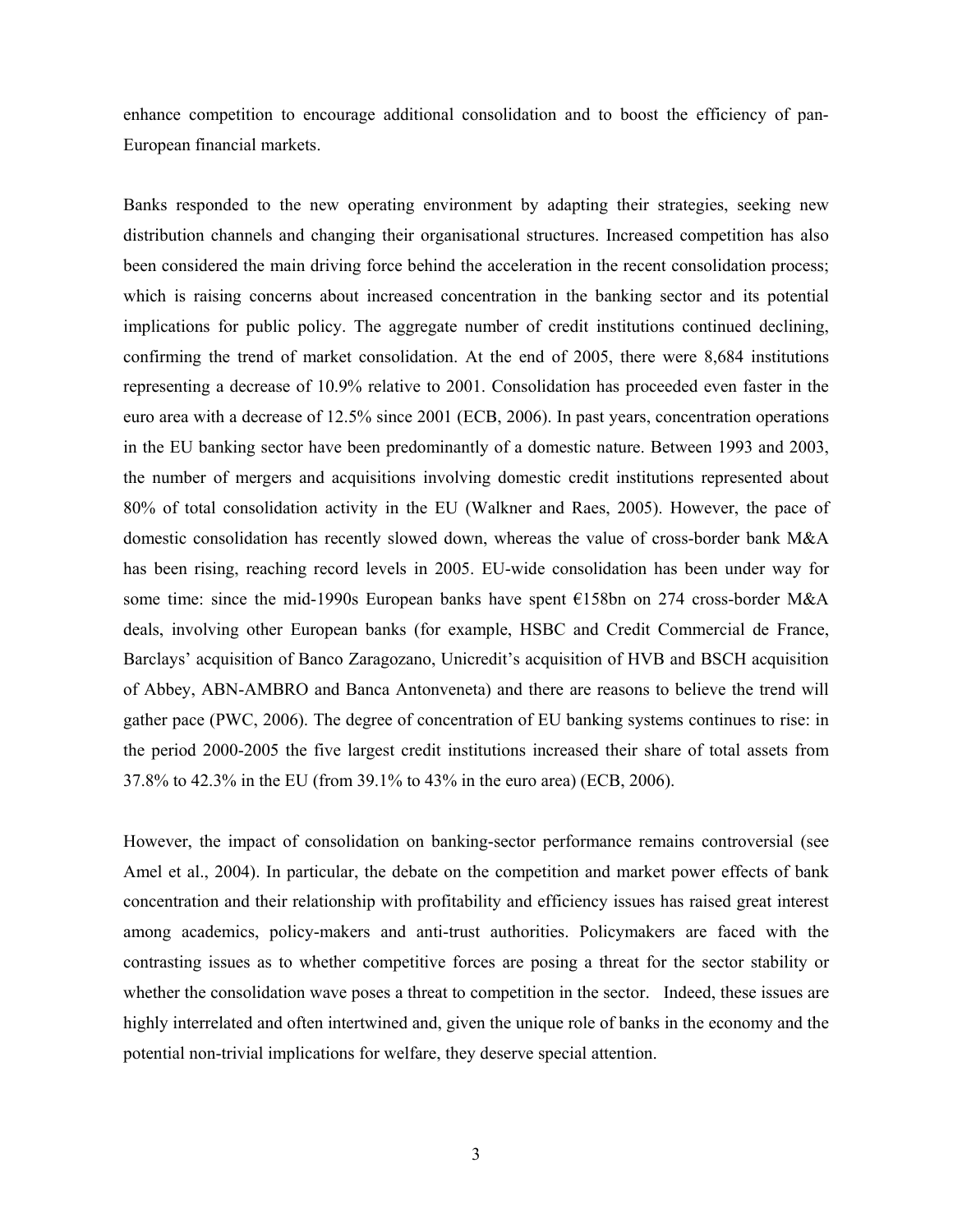The study of bank competition and its effect on the concentration, efficiency, profitability and, indirectly, stability of the EU banking sector is therefore of relevance in a period of renewed regulatory efforts to remove the remaining barriers and of increased domestic and cross-border M&As. This paper aims to investigate the dynamics of both competition and efficiency in EU banking markets since the year 2000. Concentrating on the commercial banking sector of the five main EU banking markets (France, Germany, Italy, Spain and the UK), this study evaluates cost efficiency using both parametric (SFA) and non parametric (DEA) approaches. We test the degree of competition by using both structural (concentration ratios, Herfindhal Hirshman Index) and nonstructural methods, the Panzar-Rosse H-Statistic and the Lerner Index. Furthermore, using dynamic panel data Granger-type causality test estimations, this study aims to investigate the relationship between competition and efficiency in banking markets. Whereas a positive relationship between competition and efficiency is often assumed, the specific characteristics of banking markets (i.e. entry barriers, sunk costs, information asymmetries) may lead to excessive market power of efficient banks, therefore reducing competition. Our findings suggest a negative causation between efficiency and competition, whereas the causality running from competition to efficiency, although positive, is relatively weak. These results pose further questions for European regulators, as they might be faced by a trade-off between competition and efficiency.

The remainder of the paper is structured as follows. Section 2 reviews the main literature on competition and efficiency in banking. Section 3 describes data and empirical methods used. Section 4 discusses the results and Section 5 concludes.

## **2. Competition and Efficiency in European Banking**

Over the past twenty years, the deregulation and market integration processes, coupled with advances in information technologies, have been a steady feature of EU banking markets and have given way to a profound transformation and restructuring of the banking industry, which materialised in enhanced consolidation and a move away from the traditional intermediation business into more profitable investment services. The analysis of the relationship connecting deregulation, market enlargement, competition, consolidation, profitability and efficiency is one of relevance to researchers and policymakers. The issue of competition has been widely researched in the industrial organisation literature from the 1980s onwards, evolving mainly in two directions: the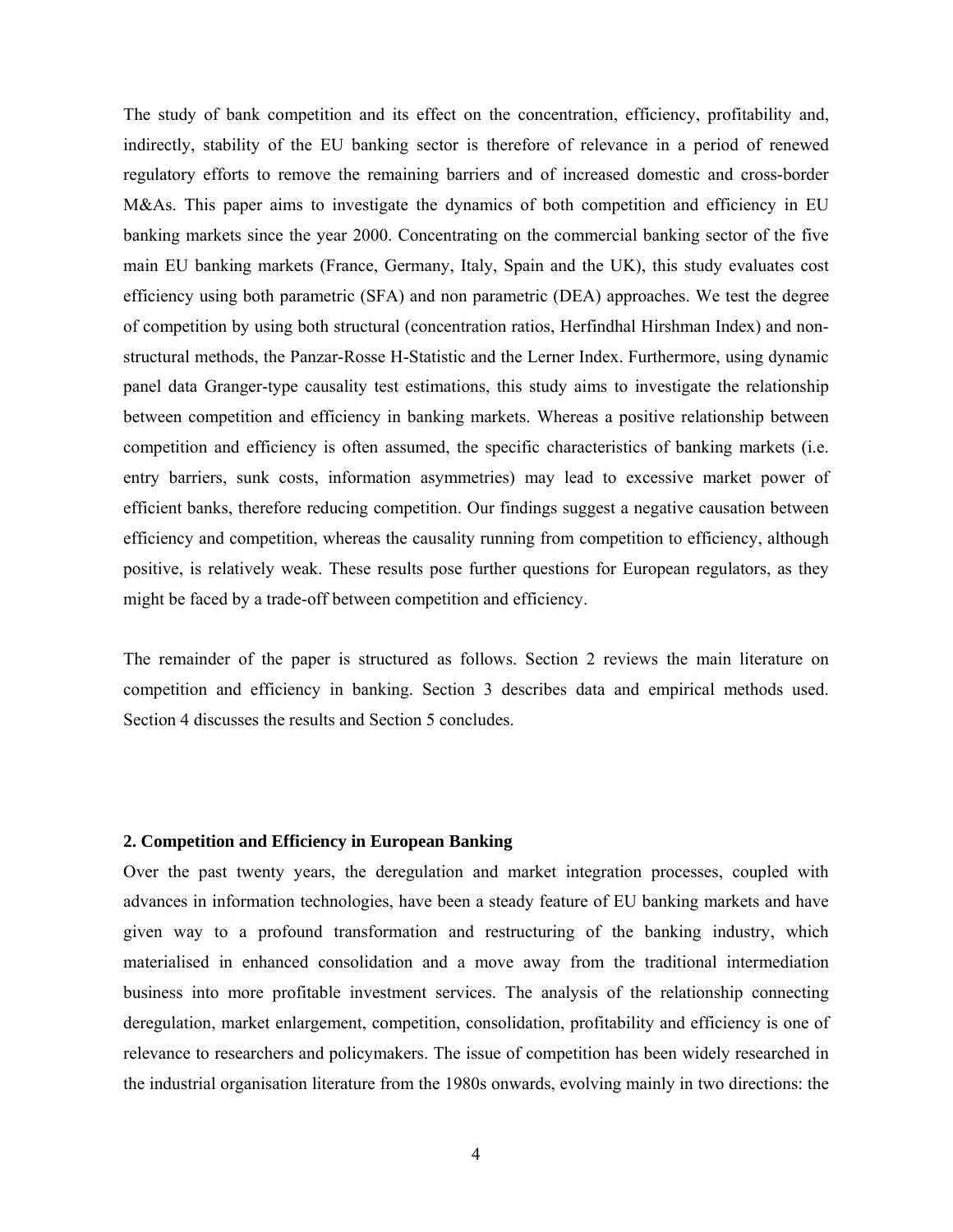structural and non-structural approaches. Traditional industrial organisation theory focuses of the Structure-Conduct-Performance (SCP) paradigm. Market structure is reflected in concentration ratios for the largest firms (CR ratios) and the Hirschman Herfindhal index (HH). This literature is essentially based on the assumption that concentration weakens competition by fostering collusive behaviour among firms (the so-called "collusion hypothesis"). Increased market concentration was found to be associated with higher prices and greater than normal profits (Bain, 1951). Smirlock (1985) and Evanoff and Fortier (1988) argue that higher profits in concentrated markets could be the result of greater productive efficiency. The existence of a link between market structure and efficiency was first proposed by Hicks (1935) and the *quiet life hypothesis*. Hicks (1935) argued that monopoly power allows managers a quiet life free from competition and therefore increased concentration should bring about a decrease in efficiency. Liebenstein (1966) argues that inefficiencies are reduced by increased competition as managers respond to the challenge. The *efficient structure hypothesis* (Demsetz, 1974) on the other hand, posits a reverse causality between competition and efficiency. According to the efficient structure hypothesis, more efficient firms have lower costs, which in turn lead to higher profits. Therefore, the most efficient firms are able to increase their market share, resulting in higher concentration. Firms may be exploiting greater Xefficiency (the so-called "efficiency hypothesis") or greater scale efficiency (the so-called "scale efficiency hypothesis"). Given that higher market concentration lowers competition, according to the efficiency hypothesis there should be an inverse relationship between competition and efficiency, thus reversing the causality running from efficiency to competition in the SCP paradigm. Berger (1995) finds some evidence that the efficiency hypothesis holds in US banking. In Europe, on the other hand, structural factors appear to be more important and the SCP hypothesis seems to hold (Goddard et al., 2001). However, the debate "collusion" versus "efficiency" has not yet been satisfactorily resolved (Goddard et al., 2007).

The non-structural approach, on the other hand, posits that factors other than market structure and concentration may affect competitive behaviour, such as entry/exit barriers and the general contestability of the market (Baumol et al. 1982; Bresnahan, 1989; Rosse and Panzar, 1977; Panzar and Rosse, 1987). These latter approaches have been developed in the context of the New Empirical Industrial Organisation (NEIO) literature. While tests of market power carried out employing the traditional SCP approach (and recent variations of it), observe the structure of the market (e.g. concentration levels, number of firms) and relate this to the conduct (e.g. pricing policies) and performance (e.g. ROA, ROE) of firms; in non-structural approaches empirical studies do not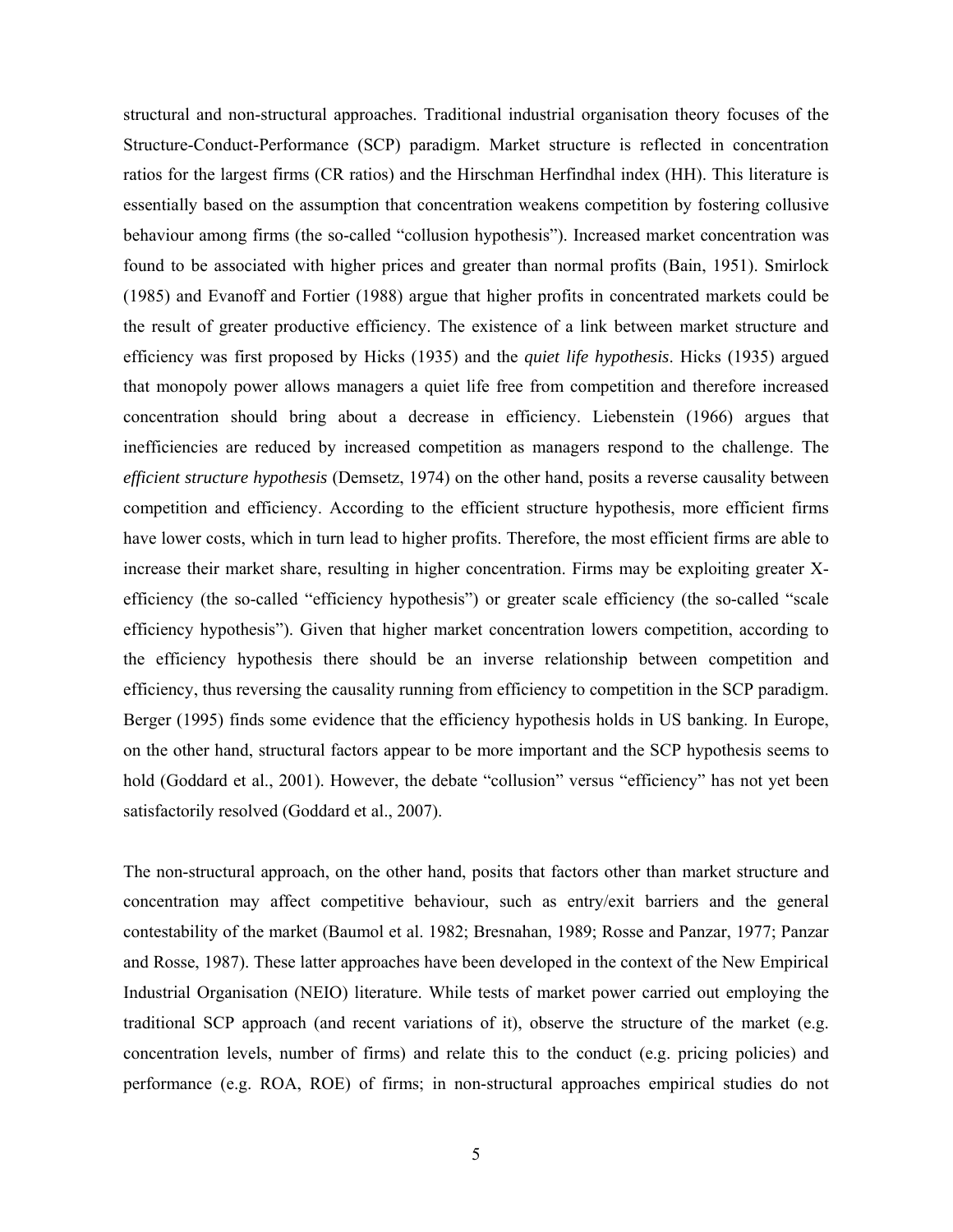observe the competitive environment but they attempt to measure/infer it. Probably the most important advantage of non-structural approaches is that it cannot be assumed a priori that concentrated markets are not competitive because contestability may depend on the extent of potential competition and not necessarily on market structure. Another advantage of non-structural models is that there is no need to specify a geographic market, since the behaviour of individual banks gives an indication of their market power. Non-structural measures of competition are mainly based on the Lerner (1934) measure of monopoly power. Specifically, they include measures of competition between oligopolists (Iwata, 1974) and those that test for the competitive conditions in contestable markets (Bresnahan, 1982; Lau, 1982; Panzar and Rosse, 1987). Several recent empirical applications point to the need of a structural contestability approach when studying the degree of competitiveness in the banking industry (see Claessens and Laeven, 2004). Relatively new research warns that bank size and types may affect competitiveness differently and that using only one measure may not be sufficient for inferring on the true degree of competition (Berger et al., 2004).

Both the SCP and the NEIO are based on static models of competitive equilibrium. On the other hand, the persistence of profit (POP) hypothesis (Mueller, 1977, 1986) posits that if entry and exit are sufficiently free, it would quickly eliminate any abnormal profit and all firms' profits would tend to converge toward the same long run average. However, if abnormal profits tend to persists from year to year, then there might be barriers to entry or banks might be exploiting monopoly power.

There is a vast literature on the measurement of cost structure and efficiency in banking and on the determinants of efficiency. The early bank efficiency literature shows that before deregulation banking markets were often characterised by the presence of many institutions operating at a nonoptimal scale with relatively high excess capacity (see the reviews by Berger and Humphrey, 1997 and Goddard et al., 2001). Such banks could survive mainly because of the lack of competitive pressures and the fact that, in some cases, the domestic authorities, while acting as protectors of their banking sectors, were keen on maintaining a large number of banks in their systems. With deregulation and higher competition, the process of concentration accelerated so that banks could operate at a better (and more efficient) scale that allowed them to earn higher profits. In some cases, takeovers could even be considered as a 'natural outcome' of a competitive game that had positive externalities because it could prevent the failure of significantly inefficient banks (Grillo, 2005). As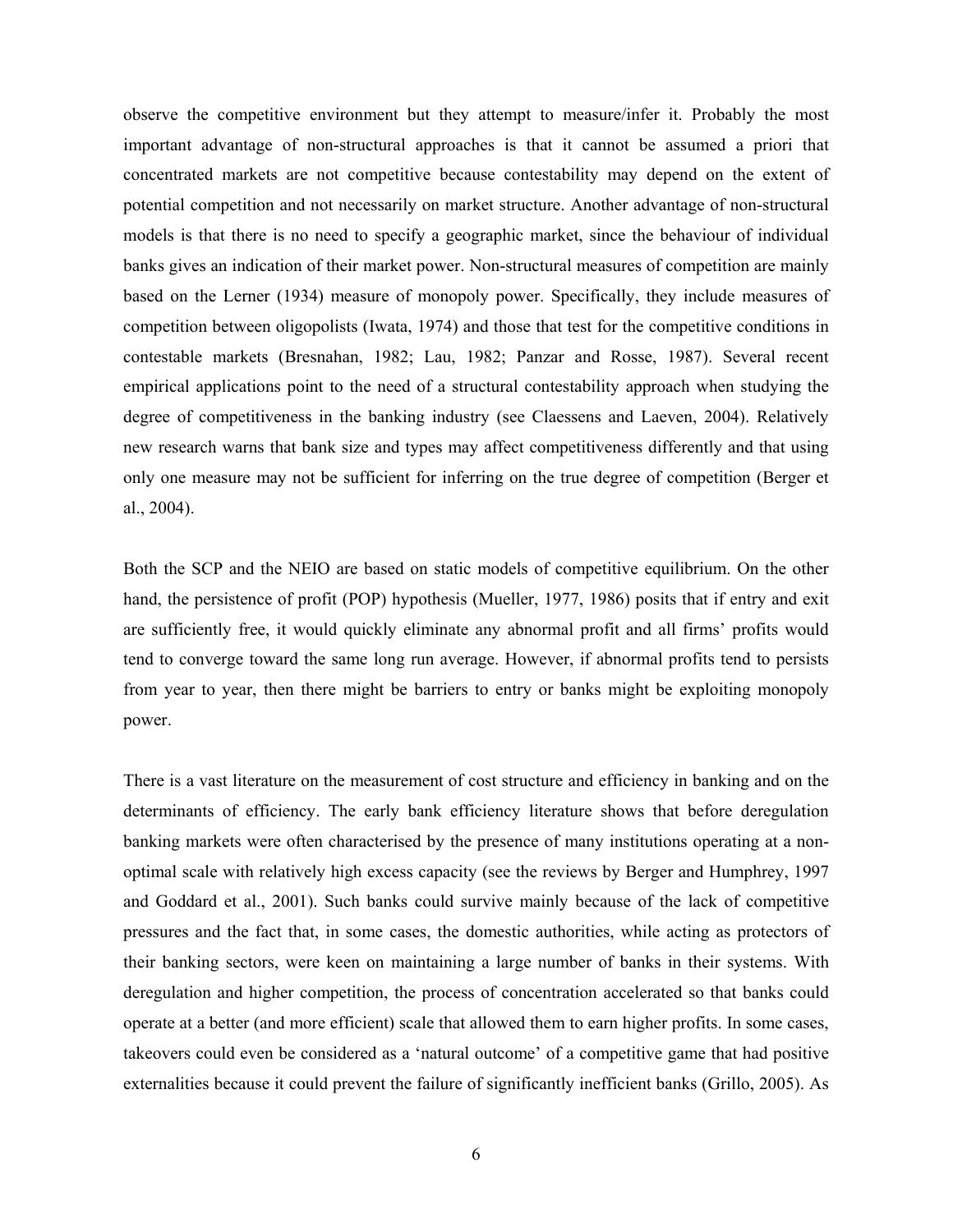a result of such 'dynamic' competition, the correlation between bank-specific profitability and efficiency should be positive, although higher concentration levels in the banking sector could subsequently limit the welfare gains through the loss in competition. Indeed a more static approach to competition suggests that banks operating in a concentrated market may be induced to use their market power to gain extra profits in an attempt to offset the inefficiencies derived by the lack of competitive pressures. Here the correlation between profitability and efficiency should be either zero or negative because less efficient banks with more market power will be able to gain extra profits. If we refer to the extant efficiency literature, banks typically encounter relatively large scale diseconomies once they exceed a certain 'optimal' size (Amel et al., 2004). Similarly, the corporate finance literature suggests that on average bank M&As do not offer improvements in either efficiency measures or better stock market returns. While evidence of efficiency gains within banks that have consolidated is not clear-cut, a number of analyses suggest that banking consolidation tends to increase customer welfare by improving lending rates and credit access for borrowers, as well as – in the longer run – raising deposit rates (Grillo, 2005).

Only a handful of studies directly address the issue of the relationship between the intensity of competition and efficiency. It was expected that increased competition would in turn foster efficiency by providing incentives to managers to cut costs in order to remain profitable. Recent research has however indicated that the relationship between competition and banking system performance is more complex and that the view that competition is unambiguously good is more naïve in banking than in other industries (Claessen and Leaven, 2004). The empirical evidence on the links between concentration and banking sector efficiency does not suggest an unambiguously positive – or negative – relationship (Demirgüç-Kunt and Levine, 2000). Furthermore, there are conflicting results on the impact of increased bank concentration – through  $M&As$  – on efficiency, deposit rates and bank profitability (Berger and Humphrey, 1992; Pilloff, 1996). Based on European banking data, Casu and Girardone (2006) and Weill (2005) find an inverse relationship between competition and efficiency. They find little evidence that banking system concentration negatively relate to competitiveness but suggest that the most efficient banking systems are also the least competitive. It may be the case that larger size banks have been able to cut cost, exploit both economies of scale and X-efficiencies, and achieve a degree of market power in their local markets, therefore increasing both prices and profits. This may indicate that that the pro-competitive deregulation of the EU banking markets might have led to increased market power for the most efficient banks, therefore lowering the pressures initially resulting from increased competition.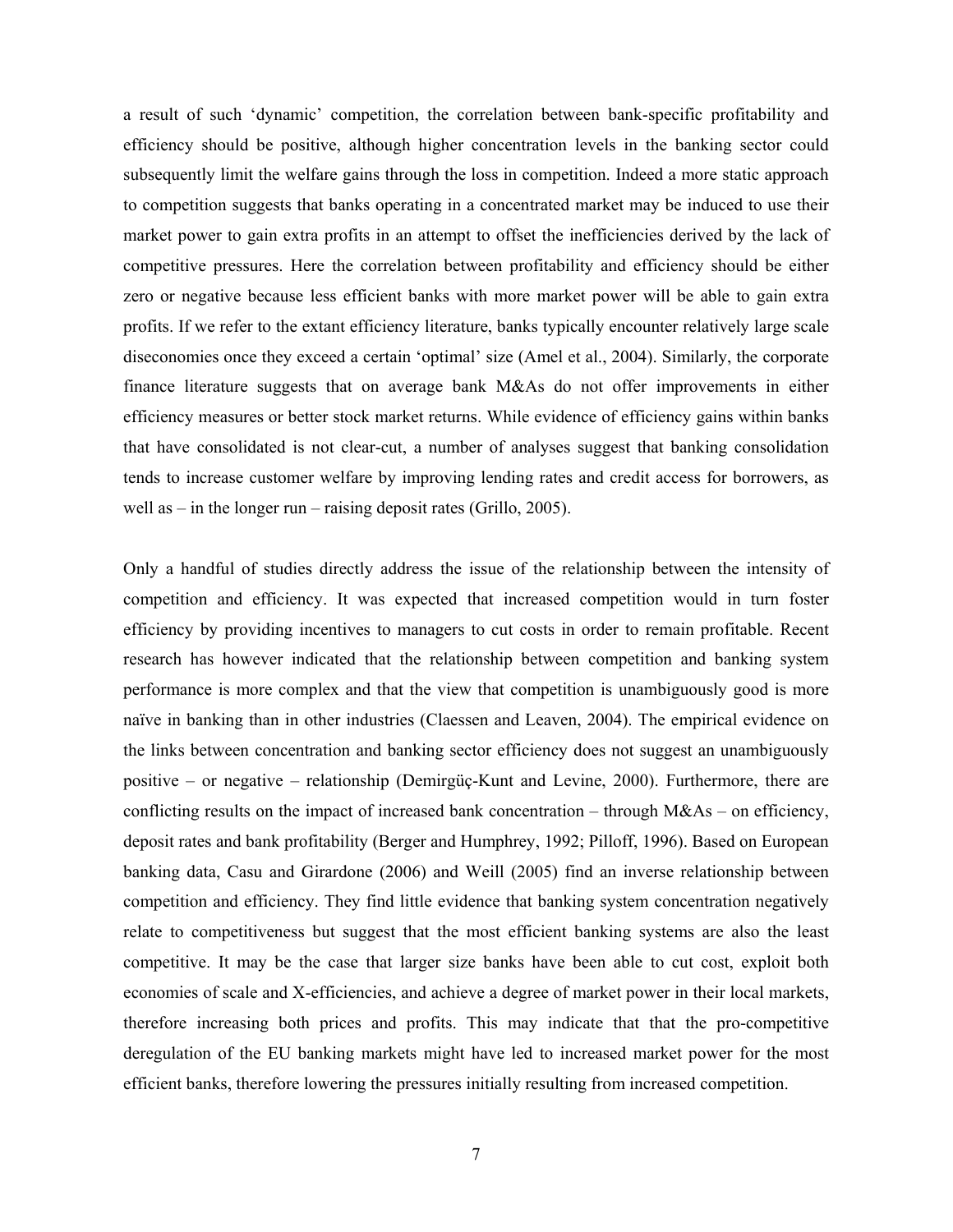This study contributes to the literature both by extending the analysis of the relationship between bank competition, concentration and efficiency to a cross-section of countries and by testing the direction of the causal relationship between competition and efficiency. In a bi-variate framework, the first variable is said to cause the second variable in the Granger sense if the forecast for the second variable improves when lagged values for the first variable are taken into account (Granger, 1969). Though originally designed for pairs of lengthy time series, Granger tests are increasingly used to evaluate causal relationships in panel data. The extension of the original Granger methodology to panel data has the potential to improve upon the conventional Granger analysis for all of the reasons that panel analysis is generally preferable to cross-sectional or traditional time series analysis (see Greene, 2003). The introduction of a panel data dimension permits the use of both cross-sectional and time-series information to test any causality relationships between two variables. In this paper, we employ dynamic panel data methods; specifically we use the 'difference' and 'system' (or 'combined') Generalised Method of Moments (GMM) procedures developed by Holtz-Eakin et al. (1988), Arellano and Bond (1991), Arellano and Bover (1995) and Blundell and Bond (1998). Our findings suggest that in the majority of cases the Granger coefficient is negative, thereby indicating that cost efficiency negatively Granger-causes competition (i.e. an increase in bank efficiency Granger-causes a decrease in competition). On the other hand, the causality running from competition to efficiency, although positive, is relatively weak. These results pose additional questions for competition policies. Regulatory initiatives aimed at further enhancing competition in EU banking should be aware of its possible adverse effects on efficiency. Decreases in bank efficiency can either be a signal that banks are struggling under excessive competition, with serious implications for the sector stability, or that they are reacting to competition by increased market power. Indeed, market power, as Vives (2002) points out, could be beneficial in banking as it provides incentives for banks to undertake less risky strategies.

## **3. Methodology and Data**

## **3.1 NEIO Measures of Competition: H-statistics and Lerner Index**

The H-statistics and Lerner Index are non-structural indicators of the degree of market competition that were developed in the context of the NEIO (e.g. Iwata, 1974; Baumol et al. 1982; Bresnahan, 1989; Rosse and Panzar, 1977; Panzar and Rosse, 1987). The H-statistics (Panzar and Rosse, 1987)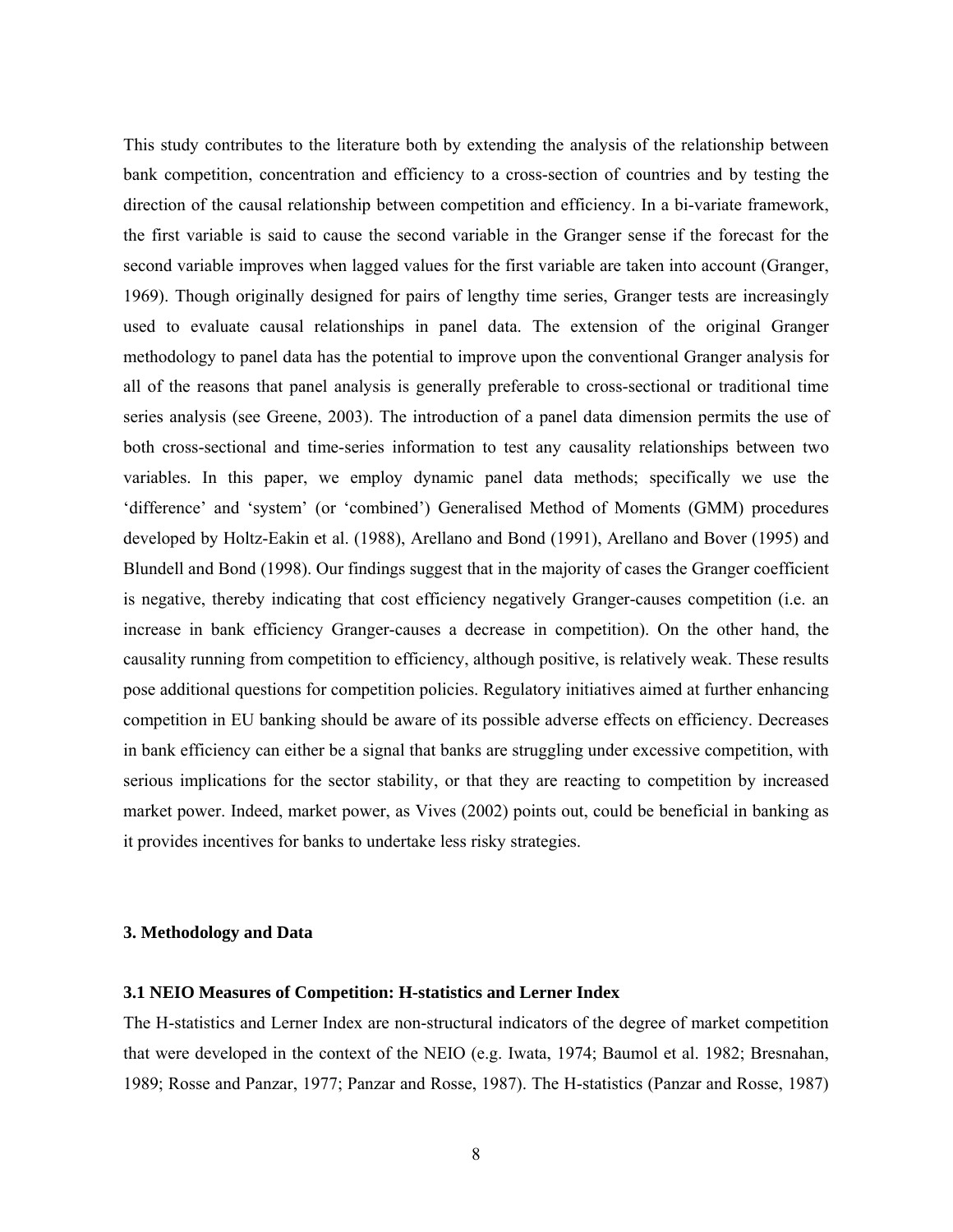is calculated using a reduced form revenue equation and measures the sum of elasticities of total revenue of the firm with respect to the firm's input prices as follows:

$$
H = \sum_{k=1}^{m} \frac{\partial R_i^*}{\partial w_{ki}} \frac{w_{ki}}{R_i^*}
$$
 (1)

where  $R_i$  refers to revenues of bank i (\* indicates equilibrium values) and  $w_i$  is a vector of m factor input prices of bank i. Market power is measured by the extent to which a change in factor input prices  $\partial w_{ki}$  is reflected in the equilibrium revenues  $\partial R_i^*$  earned by bank i.

Inputs and outputs are defined using Sealey and Lindley (1977)'s intermediation approach as follows: deposits, labour and capital are inputs to the production process of banks while total loans and securities are outputs. A fixed effects panel data model is run to estimate the following reduced form revenue equation in order to derive the Panzar-Rosse H-statistic:

$$
\ln TR_{ii} = \beta_1 \ln P_{1,i} + \beta_2 \ln P_{2,i} + \beta_3 \ln P_{3,i} + \gamma_1 \ln EQAST_{ii} + \gamma_2 \ln AST_{ii} + \gamma_3 \ln LOANAST_{ii} + \gamma_4 \ln DEP_{ii} + \gamma_5 \ln OBSAST_{ii} + \varepsilon_{ii}
$$
\n(2)

for  $t=1,...T$ , where T is the number of periods observed and  $i=1,...I$ , where I is the total number of banks. Subscripts *i* and *t* refer to bank *i* at the time *t*. The dependent variable is lnTR, which is total revenue over total assets and thus accounts for both the banks' interest- and non-interest income. The variable is divided by total assets in order to account for size differences. Consistently with the intermediation approach, we assume that banks use three inputs, labour, deposits and capital.  $\ln P_1$  is the average cost of labour (personnel expenses/total assets);  $\ln P_2$  is the average cost of deposits (interest expenses/customer and short-term funding); and  $\ln P_3$  the average cost of capital (total capital expenses/total fixed assets). The equation also includes a set of explanatory variables which reflect differences in costs, size, risk, structure and product mix and which should, in theory, stem from the cost and revenue functions underlying the Panzar-Rosse H-statistics. The bank specific control variables include: lnEQAST which is the ratio of total equity to total assets; lnAST is total assets; lnLOANAST is the ratio of total loans to total assets; lnDEP is the ratio of total deposit over total deposits and money market funding; lnOBSAST is equal OBS activities over total assets. All variables are in logarithmic form.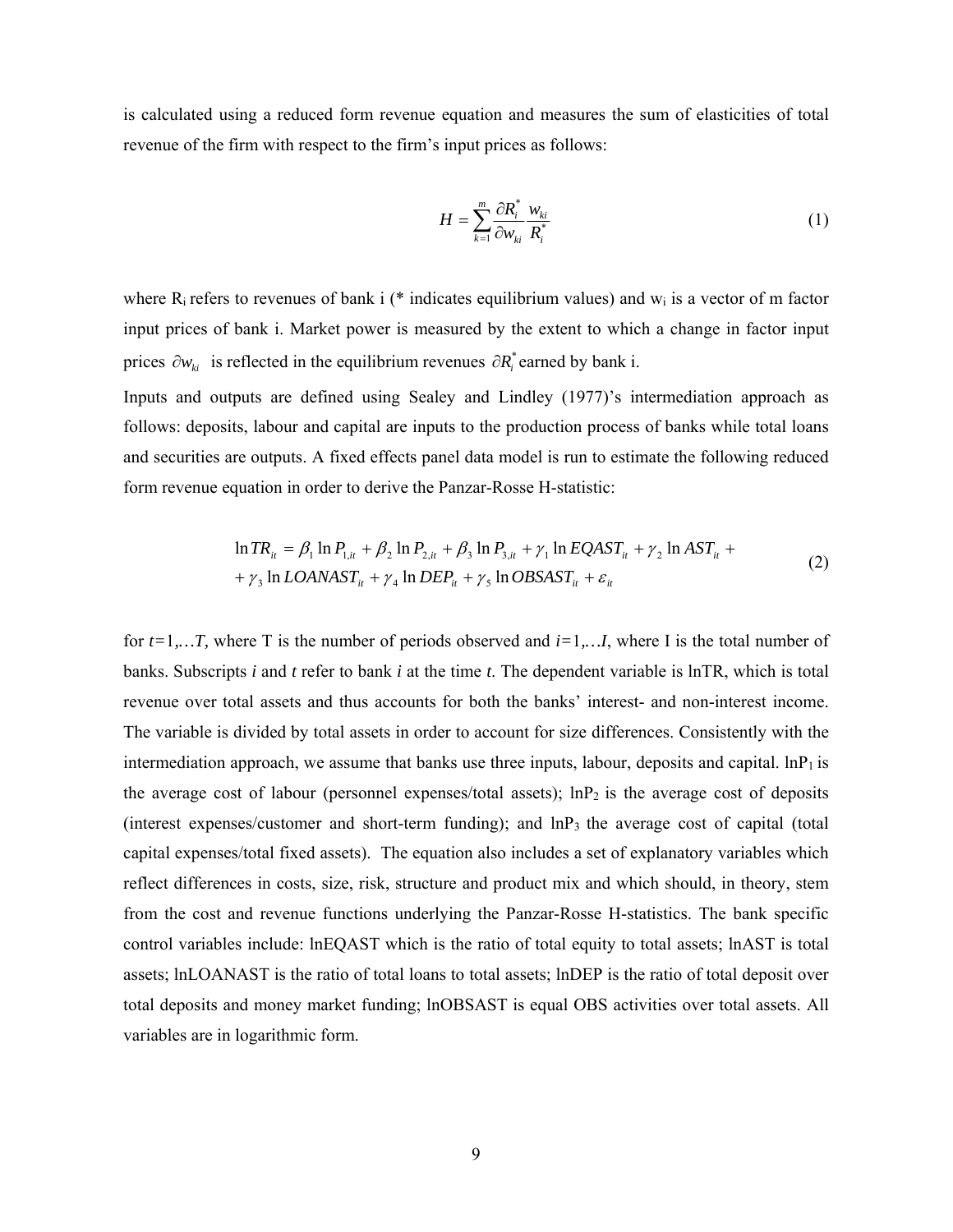As mentioned earlier, the H-statistics measures the sum of the elasticities of banks' total revenue with respect to input prices.<sup>1</sup> Hence, it is calculated as the sum of the input prices coefficients  $\beta_1$  to  $β<sub>3</sub>$  as shown in equation (3):

$$
H = \sum_{j=1}^{J} \beta_j \tag{3}
$$

where  $j=1,...J$ , and  $J$  is the number of inputs included in the calculations. The Panzar-Rosse Hstatistics is interpreted as follows: *H* is equal to zero or negative when the competitive structure is a monopoly or a perfectly colluding oligopoly. When H is equal to 1, it indicates perfect competition and 0<H<1 indicates monopolistic competition. *H* can be interpreted as a continuous measure of the level of competition, in particular between 0 and 1, in the sense that higher values of *H* indicate stronger competition than lower values (see e.g. Bikker and Haaf, 2000; Goddard et al. 2001; Casu and Girardone, 2006).

The Lerner index of monopoly power measures the mark-up of bank output prices over the marginal cost of production and can be approximated empirically using the translog functional form with three inputs and a single output: $<sup>2</sup>$ </sup>

$$
\ln TC_{it} = \alpha_0 + \alpha_1 \ln Q_{it} + \sum_{j=1}^3 \beta_j \ln P_j + \frac{1}{2} [\delta_{it} \ln Q_{it}^2 + \sum_{j=1}^3 \sum_{i=1}^3 \gamma_{ij} \ln P_j \ln P_i] +
$$
  
+ 
$$
\sum_{j=1}^3 \rho_j \ln Q_{it} \ln P_j + t_1 T + \frac{1}{2} t_{11} T^2 + \theta_i T \ln Q_{it} + \sum_{j=1}^3 \psi_{ij} T \ln P_j + \varepsilon_{it}
$$
 (4)

where *TC* is total costs; *Q* is total assets;  $P_1$  is the price of labour;  $P_2$  is the price of deposits and  $P_3$ is the price of capital; *T* is a time trend;  $\alpha$ ,  $\beta$ ,  $\delta$ ,  $\gamma$ ,  $\rho$ ,  $t$ ,  $\theta$ ,  $\psi$  are parameters to be estimated; and  $\varepsilon$ is the error term. $3$  The cost function is estimated using a common frontier and allows the derivation of marginal costs (*MC*) as follows:

 $\overline{a}$ 

<sup>&</sup>lt;sup>1</sup> The model is based on a general banking market model where the equilibrium output and the equilibrium number of banks are determined by profit maximisation at both the bank and the industry level (see for more details on the derivation of the H-statistics Bikker and Haaf, 2002: 2193-2194 and Bikker, 2004:85-86).

<sup>&</sup>lt;sup>2</sup> For the theoretical derivation of the Lerner index, see e.g. Fernandez de Guevara et al. (2005).

<sup>&</sup>lt;sup>3</sup> We apply the common restrictions of standard symmetry and homogeneity in prices to the translog functional form.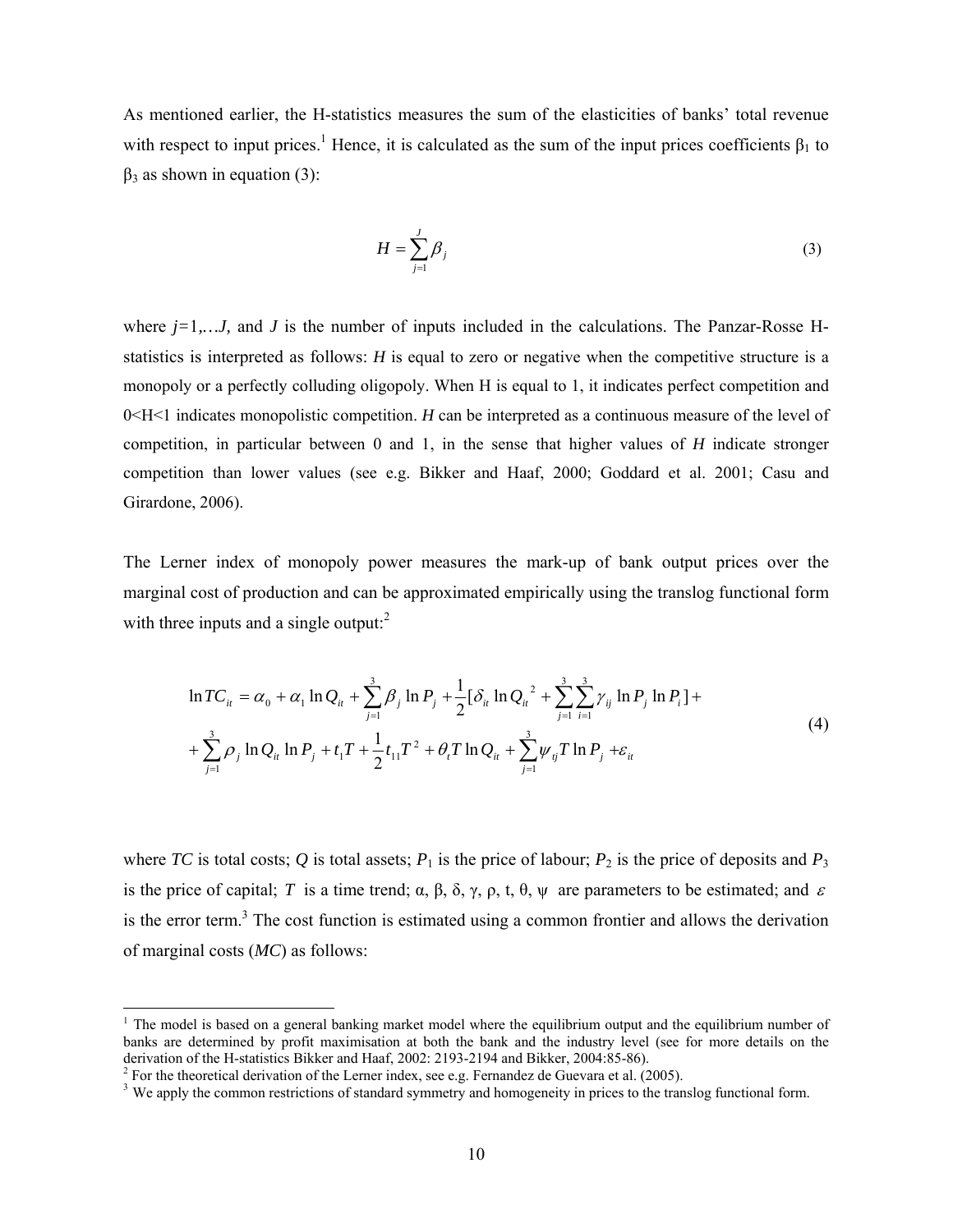$$
MC_{it} = \frac{TC_{it}}{Q_{it}} \left( \alpha_1 + \delta \ln Q_{it} + \rho_j \ln Q_{it} + \theta_t T \ln Q_{it} + \varepsilon_{it} \right)
$$
 (5)

Marginal costs derived from equation (5) are used to calculate the Lerner index:

$$
LERNER = \frac{p_i - MC_{it}}{p_i}
$$
\n<sup>(6)</sup>

where  $p_i$  the price of production output Q total assets and is calculated as total revenue (interest plus non-interest income) divided by total assets. LERNER=0 it indicates perfect competition, while LERNER=1 indicates monopoly.

### **3.2 Frontier Efficiency Analysis**

The literature on the measurement of efficiency frontiers can be divided in two main streams: parametric techniques, such as the Stochastic Frontier Analysis (SFA) and non-parametric techniques such as Data Envelopment Analysis (DEA).

The standard SFA generates estimates of X-efficiencies for each banking institution along the lines first suggested by Aigner et al. (1977). Specifically, X-efficiency scores are estimated using the Battese and Coelli's (1992) time-varying stochastic frontier approach for panel data with firm effects which are assumed to be distributed as truncated normal random variables and are also permitted to vary systematically with time (see also Battese and Coelli, 1993; and Coelli et al., 1998). The chosen functional form for the cost function is the translog as specified in equation (4) above with the same three inputs, but with two outputs (total loans and total securities) and a time trend. The final specification is as follows:

$$
\ln TC_{it} = \alpha_0 + \sum_{i=1}^{2} \alpha_i \ln Q_i + \sum_{j=1}^{3} \beta_j \ln P_j + \frac{1}{2} \left[ \sum_{i=1}^{2} \sum_{j=1}^{3} \delta_{ij} \ln Q_i \ln Q_j + \sum_{j=1}^{3} \sum_{i=1}^{3} \gamma_{ij} \ln P_j \ln P_i \right] +
$$
  
+ 
$$
\sum_{i=1}^{2} \sum_{j=1}^{3} \rho_{ij} \ln Q_i \ln P_j + t_1 T + \frac{1}{2} t_{11} T^2 + \sum_{i=1}^{2} \theta_{ii} T \ln Q_i + \sum_{j=1}^{3} \psi_{ij} T \ln P_j + \varepsilon_{ii}
$$
 (7)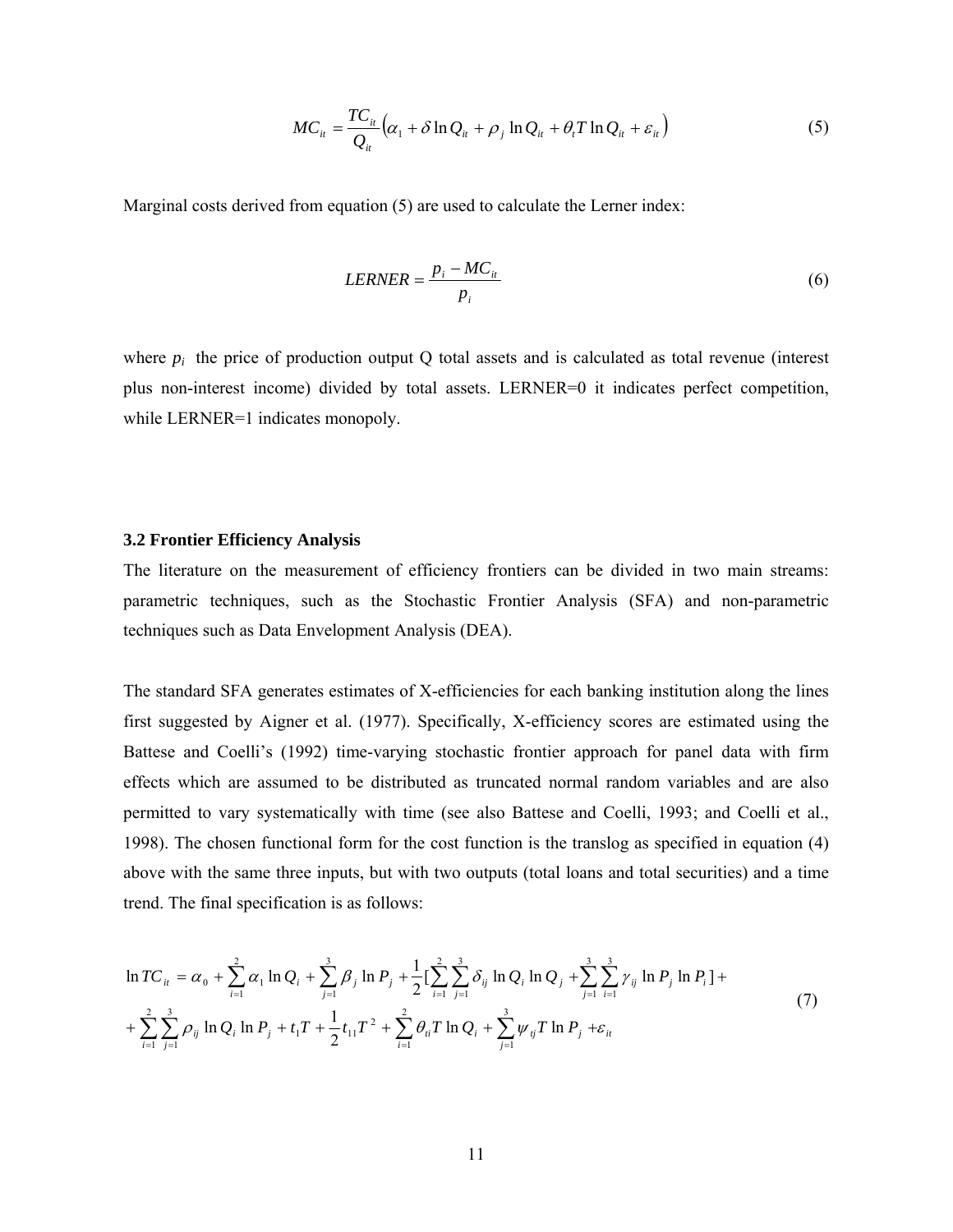The single-equation stochastic cost model is represented by  $\ln TC_i = \ln TC^*(Q_i, P_i, B) + \varepsilon_i$  where the variables are defined as above (equation 4, Section 3.1) and *B* is a vector of unknown parameters to be estimated. Finally <sup>ε</sup>*it* is a two-components error term that for the *i*-th firm that can be written as follows:  $\varepsilon_{it} = u_{it} + v_{it}$  where  $v_{it}$  is a two-sided error term capturing the effects of statistical noise, assumed to be independently and identically normal distributed with zero mean and variance  $\sigma_v^2$  and independent of the  $u_{ii} = \{u_i \exp[-n(t-T)]\}$  where  $u_i$  is a one-sided error term capturing the effects of inefficiency and assumed to be half normally distributed with mean zero and variance  $\sigma_u^2$ ; *n* is an unknown parameter to be estimated capturing the effect of inefficiency change over time.

On the other hand, DEA is a mathematical linear programming technique developed by Charnes, Cooper and Rhodes in 1978 (CCR) which identifies the efficient frontier from the linear combination of those units/observations that (in a production space) use comparatively less inputs to produce comparatively more outputs. In particular, if N firms use a vector of inputs to produce a vector of outputs, the input-oriented CCR measure of efficiency of a particular firm is calculated as:

$$
\min_{\theta, \lambda} \theta_i
$$
\n
$$
s.t. \sum_{r=1}^{N} y^t{}_{mr} \lambda^t{}_{r} \geq y^t{}_{mi}
$$
\n
$$
\sum_{r=1}^{N} x^t{}_{kr} \lambda^t{}_{r} \leq \theta_i x^t{}_{ki}
$$
\n
$$
\lambda^t{}_{r} \geq 0
$$
\n(8)

where  $\theta_i \leq 1$  is the scalar efficiency score for the i-th unit. If  $\theta_i = 1$  the i-th firm is efficient as it lies on the frontier, whereas if  $\theta_i < 1$  the firm is inefficient and needs a  $(1-\theta_i)$  reduction in the inputs levels to reach the frontier.

The CCR model assumes constant returns to scale (CRS), which is the optimal scale in the longrun. The additional convexity constraint  $\sum \lambda_i = 1$  can be included in (8) to allow for variable returns to scale (VRS) (see Banker, Charnes and Cooper (1984) or BCC model The BCC model is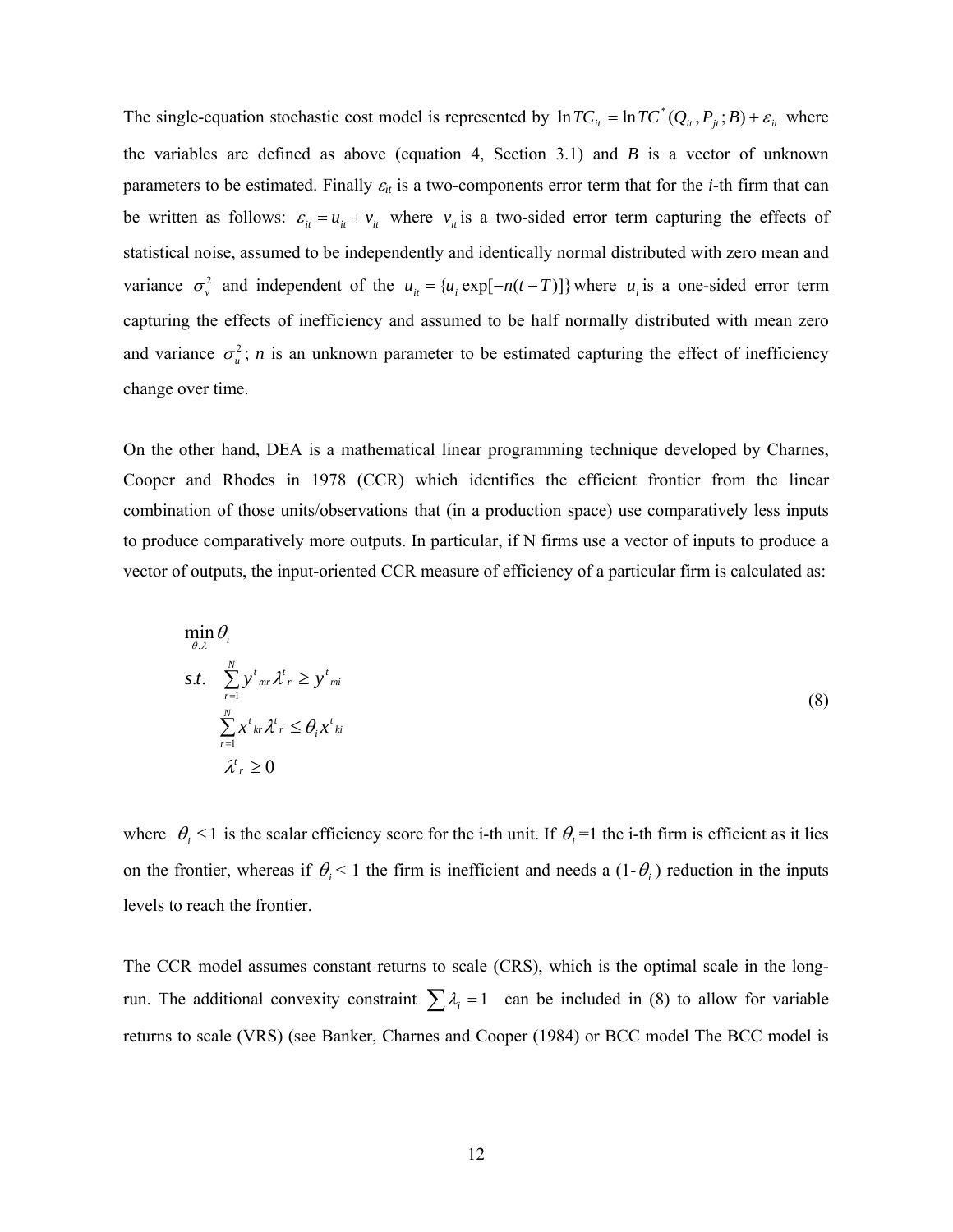used in this paper since several factors such as imperfect competition and regulatory requirements may cause a unit not to be operating at the optimal scale. $4$ 

Choosing the appropriate definition of bank output is a relevant issue for research into banks' cost efficiency. The approach to output definition used in this study is a variation of the *intermediation approach*, which was originally developed by Sealey and Lindley (1977) and posits that total loans and securities are outputs, whereas deposits along with labour and physical capital are inputs. Specifically, the input variable used in this study is Total Costs (Personnel Expenses + Other Administrative Expenses + Interest Paid + Non-Interest Expenses) whereas the output variables capture both the traditional lending activity of banks (total loans) and the growing non-lending activities (other earning assets).

## **3.3 Dynamic Panel Data Granger-Type Causality estimation**

Granger testing is a common method of investigating causal relationships (Granger, 1969) by estimating an equation in which y is regressed on lagged values of y and the lagged values of an additional variable x. The null hypothesis is that x does not Granger-cause y. If one or more of the lagged values of x is significant, we are able to reject the null hypothesis and we can conclude that x Granger causes y. Though imperfect, it is a standard and useful tool for evaluating the character of the causal relationship between two variables. The test was originally designed for pairs of lengthy time series; however, econometricians have recently begun to modify Granger tests to incorporate panel dynamics (see for example Arellano and Bond 1991; Holtz-Eakin et al. 1988; Hurlin 2005; and Hurlin and Venet 2001).

In this study, in order to statistically test the Granger causality between efficiency and competition we employ dynamic panel data methods. Specifically we use the 'difference' and 'system' (or 'combined') Generalised Method of Moments (GMM) procedures developed by Holtz-Eakin et al. (1988), Arellano and Bond (1991), Arellano and Bover (1995) and Blundell and Bond (1998). These methods are useful for panels characterised by a relatively low number of years and a large

 4 For an introduction to DEA methodology see, among others, Coelli et al. (1998); Thanassoulis (2001); see Thanassoulis (2007) for an extensive review of this literature.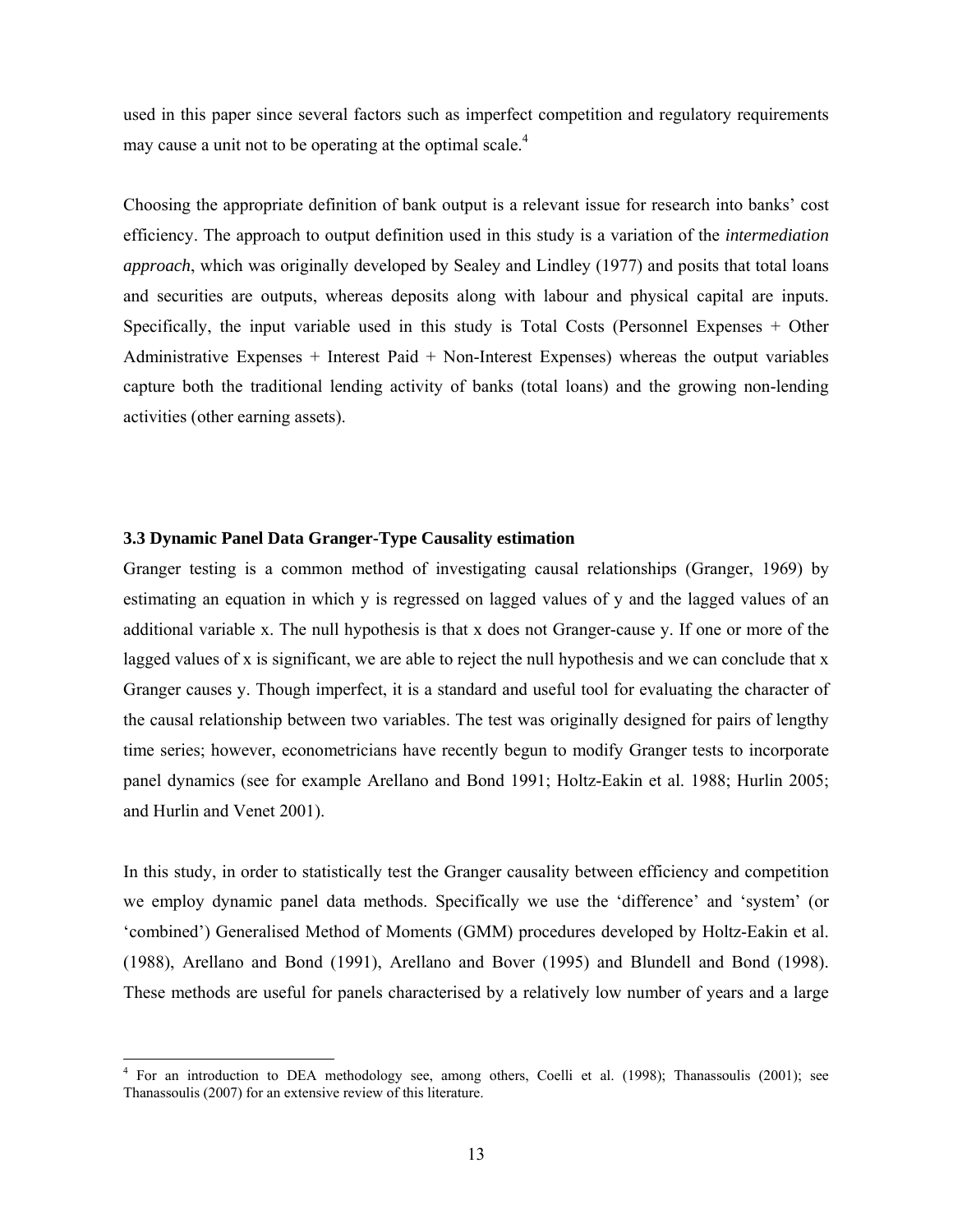number of cross-sections per year and help deal with possible problems of endogeneity and measurement error.

The single equation to be estimated is an autoregressive-distributed linear specification as follows:

$$
y_{it} = \alpha_0 + \sum_{j=1}^{n} \alpha_j y_{i(t-j)} + \sum_{j=1}^{n} \beta_j x_{i(t-j)} + \theta_t + \eta_i + \nu_{it}
$$
(9)

where  $y_i$  is the dependent variable,  $\alpha_0$  is the intercept,  $y_{i(t-i)}$  is *j*th lag of the dependent variable,  $x_{i(t-j)}$  *is j*th lag of an explanatory variable of interest,  $\alpha_i$  and  $\beta_j$  are parameters to be estimated,  $\theta_t$  is a common time effect,  $\eta_i$  is an individual bank specific effect, and  $v_i$  is a disturbance term. Specifically, the following AR(2) model has been found appropriate for this application:

$$
y_{it} = \alpha_0 + \alpha_1 y_{i,t-1} + \alpha_2 y_{i,t-2} + \beta_1 x_{i,t-1} + \beta_2 x_{i,t-2} + \theta_t + \eta_i + \nu_{it}
$$
(10)

Since we expect causality to run in either direction,  $y_i$  and  $x_i$  are represented alternatively by a measure of competition (the Lerner Index of monopoly power) and a measure of bank cost efficiency (estimated using parametric and non-parametric methods). This will allow us to investigate in a six-year dataset for five EU countries whether changes in competition patterns precede (Granger-cause) changes in bank efficiency, and/or vice-versa whether changes in efficiency Granger-cause changes in competition.

We first run pooled OLS and fixed and random effects regressions. The limitations of these models when estimating equations similar to (9) above are well described in e.g. Bond (2002) and Roodman (2006). We then employ the so-called "difference" GMM (DIF-GMM) estimator developed by Arellano and Bond (1991) for the coefficients in equation (10) where the lagged levels of the regressors are instruments for the equation in first differences. The so-called "difference" GMM (DIF-GMM) estimator relies upon the following moment conditions:<sup>5</sup>

<sup>&</sup>lt;sup>5</sup> Arellano and Bond (1991) derive the moment conditions for AR(1) and AR(2) models and recommend using all the available lags dated *t-*2 and earlier in order to obtain an efficient GMM estimator.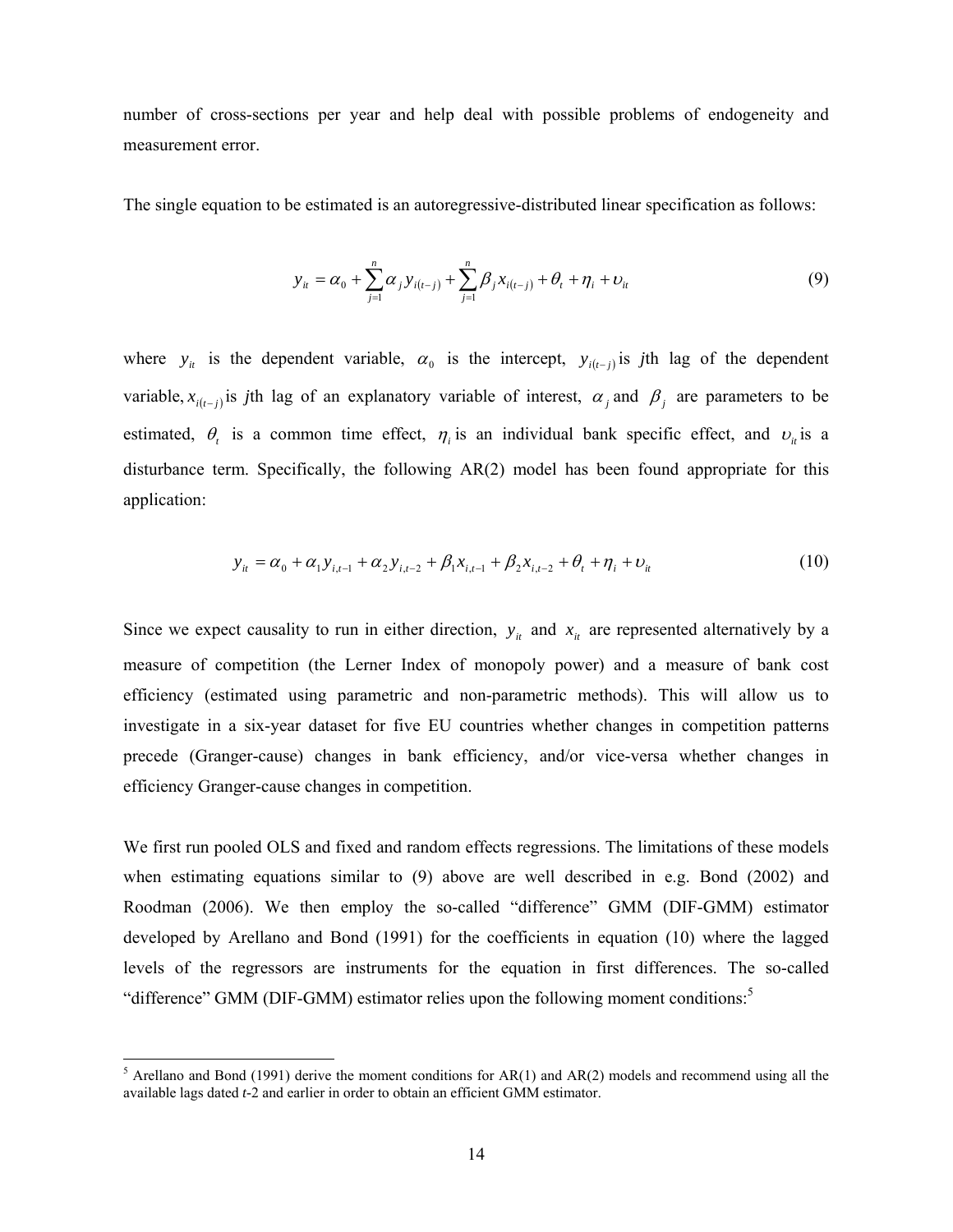$$
E(y_{it-s} \Delta v_{it}) = 0 \quad \text{for } s \ge 2; t = 4,...,T
$$
  
\n
$$
E(x_{it-s} \Delta v_{it}) = 0 \quad \text{for } s \ge 2; t = 4,...,T
$$
\n(11)

The Arellano and Bond's (1991) DIF-GMM procedure assumes a set of strict restrictions for the model to be valid: serial correlation in the first order errors and no second-order GMM residual serial correlation. Moreover, it recommends the Sargan statistics of overidentifying restrictions (also known as Hensen's J) to tests the validity of the instrumental variables.

Following Arellano and Bover (1995) and Blundell and Bond (1998) we also employ the system GMM (SYS-GMM) estimator that was designed to overcome some of the limitations of the DIF-GMM.<sup>6</sup> The method involves the estimation of a system composed of equations in first differences and equations in levels where the additional internal instruments are both lagged levels and differences of the series (Blundell and Bond, 1998). In order to consider the additional moments as valid instruments for equation (10), the following additional moment conditions must be satisfied:

$$
E(\Delta y_{it-2} \Delta v_{it}) = 0 \quad \text{for } t = 4,...,T
$$
  
\n
$$
E(\Delta x_{it-2} \Delta v_{it}) = 0 \quad \text{for } t = 4,...,T
$$
\n(12)

With the AR(2) model described in equation (10), a Granger causality test can be measured with a joint test of the two lags of efficiency and competition and is distributed as  $\chi^2$  with two degrees of freedom. The null hypothesis is that the sum of the lagged coefficients is zero: if the probability is less than 0.10 then the null hypothesis that *x* Granger cause *y* is not rejected at the 10% significance level. The sign of the causal relationship is determined by the sum of the jointly significant coefficients. A positive (negative) sum implies that the causal relationship is also positive (negative), that is an increase (decrease) in  $x$  in the past increased (decreased) the  $y$  in the present.<sup>7</sup>

 $\overline{a}$ 

<sup>6</sup> For example, where the series are highly persistent the lagged levels may be weak instruments for first differences (see e.g. Bond, 2002).

While the Granger causality test is a useful tool to denote whether a variable is correlated with the lagged values of the other – after controlling for its own lags, some caution should be used in interpreting the results. Among the main limitations of the Granger are that it is contingent on the choice of variables included in the equations and the number of lags. Moreover, if the sample is unbalanced (as in our case) by increasing the number of lags, the number of observations will be reduced significantly and this may affect the consistency of the results.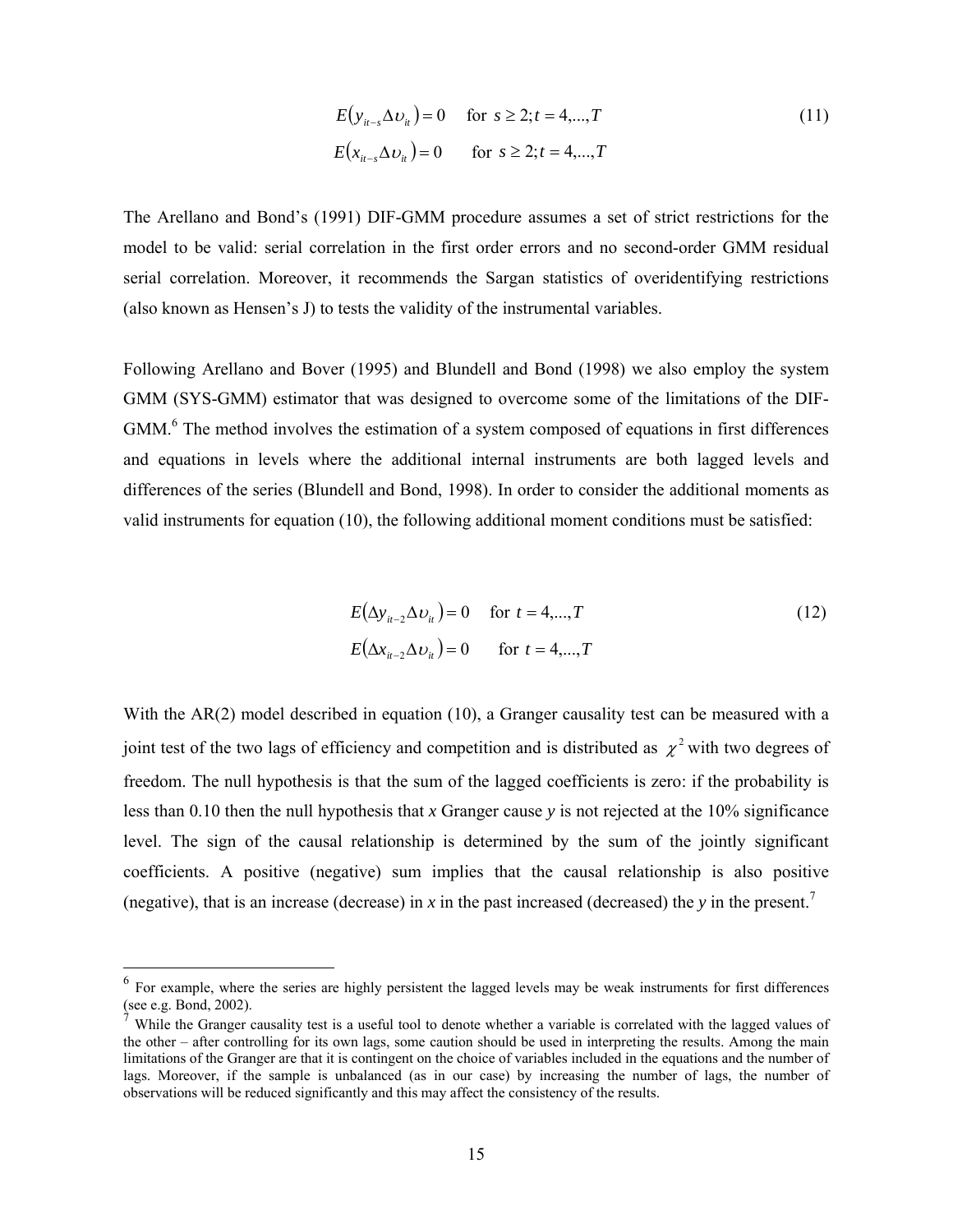Moreover we use an incremental Sargan/Hensen test for the validity of the additional moment restrictions described in (12) required by the SYS-GMM as follows: if *S* is the Sargan statistics obtained under stronger assumptions and *S*′ is the Sargan statistics obtained under weaker assumptions, then the difference  $S - S'$ , is asymptotically distributed as  $\chi^2$ .

Finally the estimated models are also subjected to a test that measures the stability over time (or 'long-run effect') of the *x* over the *y*. The extant literature suggests the use of a test of the restriction  $\beta_1 + \beta_2 = 0$  that should be interpreted as follows: a rejection of the restriction implies that there is evidence for a long-run effect of *x* on *y*. Else, *y* will depend on the change in *x* rather than on his  $level<sup>8</sup>$ 

## **3.4 Data**

 $\overline{a}$ 

The data on EU commercial banks are derived from BankScope, a global database published by Bureau VanDjick. The data are collected for an unbalanced sample of 2,701 commercial bank observations operating in France, Germany, Italy, Spain and the United Kingdom between 2000 and 2005. We restricted the analysis to commercial banks as there are still significant differences in the retail market structure among countries and in some countries the saving banking sector is still partially benefiting from state help<sup>9</sup>. The choice of an unbalanced panel is justified mainly to account for mergers and acquisitions during the period. We use data from consolidated accounts, where available, to avoid double-counting. As a result, the banking market for country  $X$  is the defined as the hypothetical market where banks from country X operate and not the national borders of a country (see Bikker and Haaf, 2002). The data were analysed for inconsistencies, reporting errors, missing values and outliers. The final sample is shown in Table 1, which lists the total and average number of banks in the sample by country and year as well as the total average assets over the period.

<Insert Table 1 around here>

<sup>&</sup>lt;sup>8</sup> For more details on this test see Bond and Windmeijer (2005).

<sup>&</sup>lt;sup>9</sup> For example, until 2005 the German Landesbanks benefited state guarantees have secured the high ratings and have given them access to cheap funding.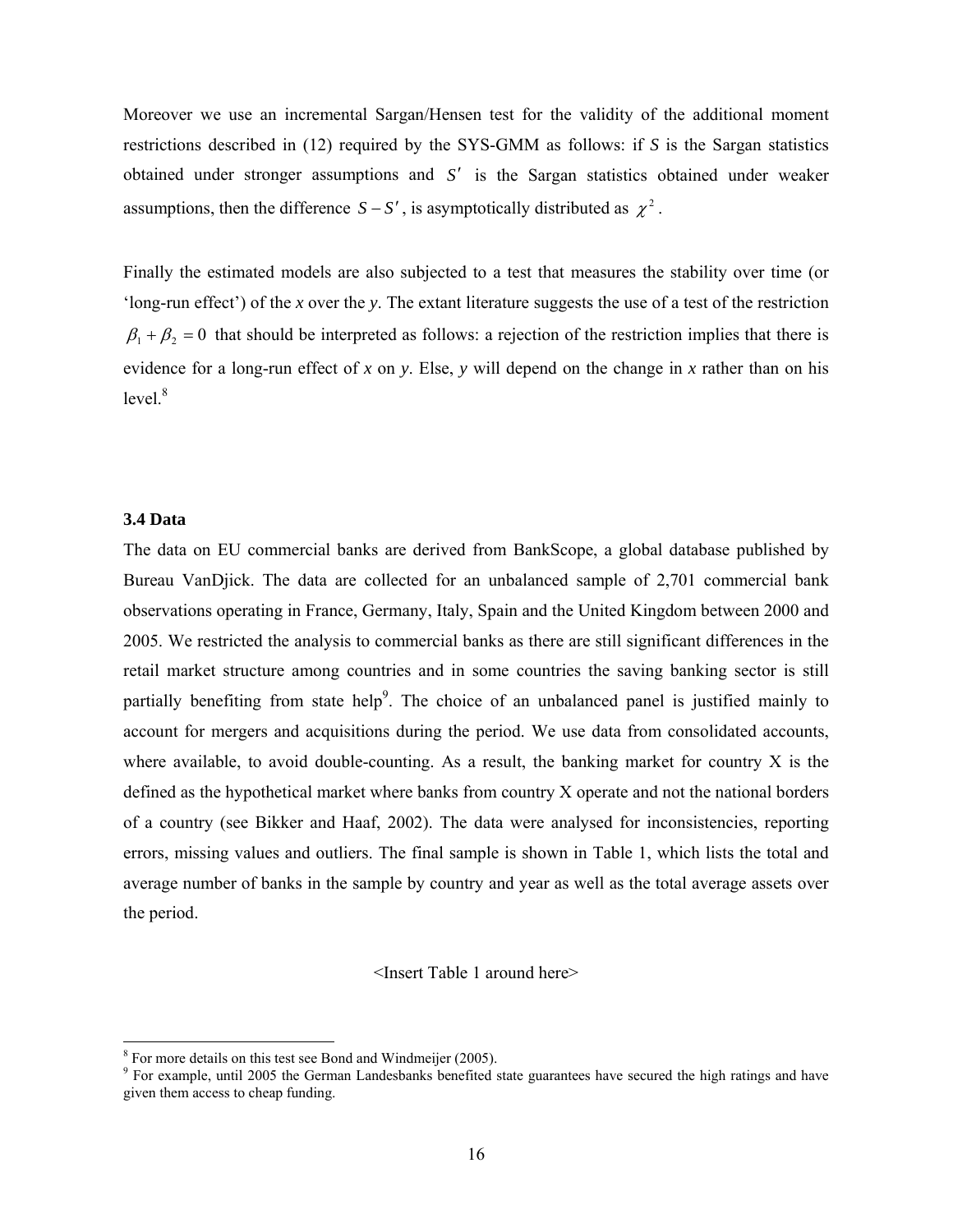It is interesting to note that Italian commercial banks have an average size that is roughly half that of the French, German and Spanish ones. Moreover, UK commercial banks have an average size of almost five times that of Italian banks. The number of banks in the sample is decreasing over time (with the exception of Italy) as the banking sector consolidates further.

## **4. Empirical results**

## **4.1 Competition Patterns in European Banking**

Table 2 shows the means of the structural indicators of market concentration across our sample of EU countries over the period 2000-2005. The Herfindahl-Hirshman Index (HH) represents the market share (in terms of total assets, total loans and total deposits) of every firm in the market whereas the CR-5 indicates the market share of the five largest firms in the market. We also calculated the HH for the sub-sample of commercial banks on Total Loans, Total Deposits as well as Total Assets.

The data show that national conditions still vary considerably across countries and this is reflected in the different market structures of the retail banking industry in general and of the commercial banking industry in particular. Against the EU average (in 2005, HH was 601 and CR-5 was 43% for the EU-25), concentration levels remain relatively low in Germany, Italy and the UK. Most countries, however, show an increase in concentration during the period of analysis. In the UK alone, in the six years period from 2000 concentration (measured as the market share of the five largest banks) increased by 28.57%. Looking at the separate information for commercial banks, they seem to operate in more concentrated markets and this might be also reflected in their measure for market power.

## <Insert Table 2 around here>

Figure 1 shows the evolution of marginal costs and of the Lerner index of monopoly power over the sample period and country differences are also apparent. The banking sector in the UK and Germany seem to enjoy the highest relative margin and Spain the lowest. These results are broadly in line with those of Fernandez de Guevara and Maudos (2005).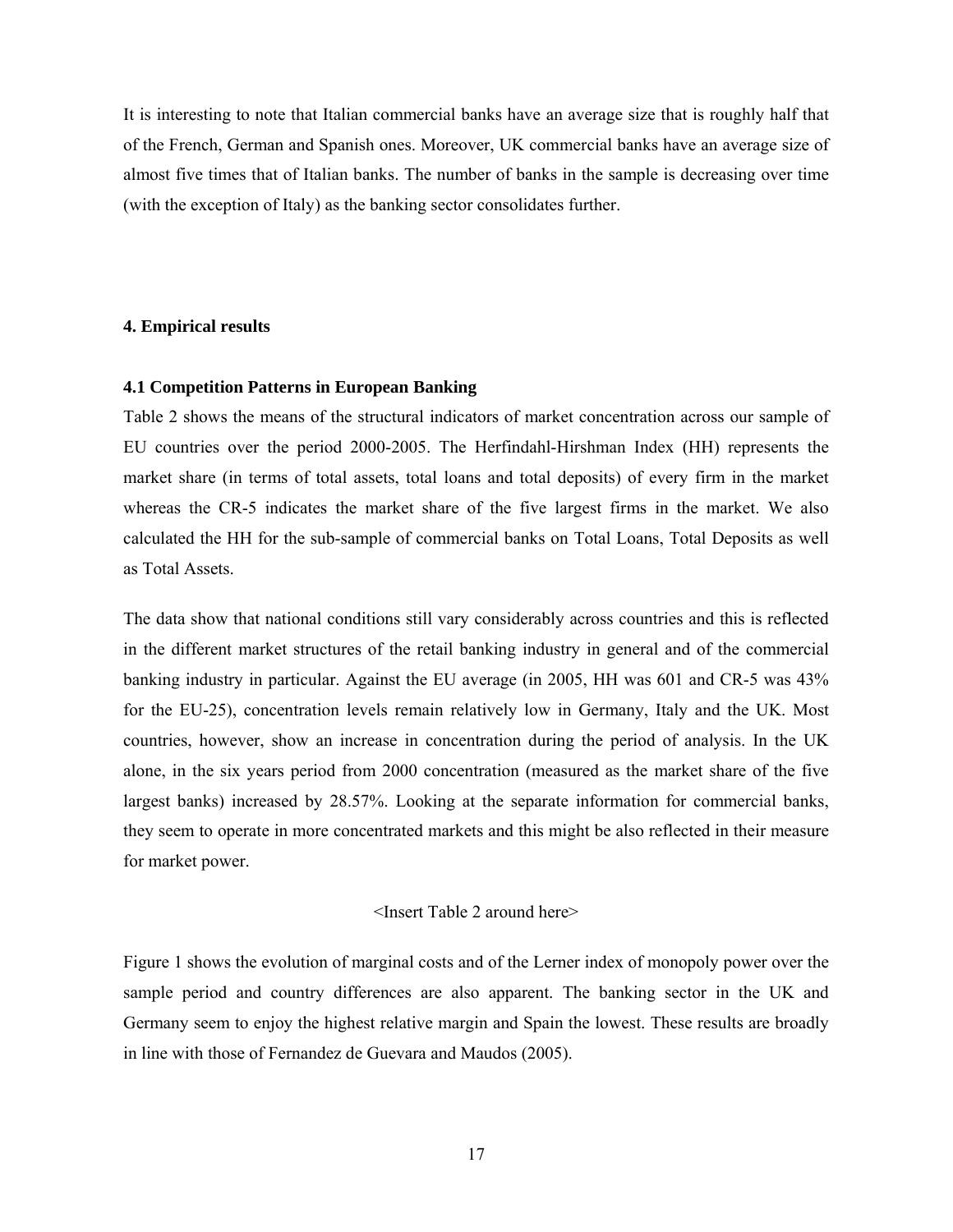### <Insert Figure 1 around here>

Marginal costs decreased in all countries (with the exception of France) over the sample period, showing an increase in 2005. Italy and Spain, which display the highest average marginal costs, also display the biggest decrease, possibly because of the reduction of both financial costs and operating costs. Despite the decrease in marginal costs, Italy and Spain also display the highest increase in the Lerner Index, thus indicating that the decrease in marginal cost was smaller than the increase in the average price of assets. On the other hand, the Lerner Index decreases over the period in France and in the UK. Comparing our results with averages for the whole banking system (see Fernandez de Guevara and Maudos, 2005), they confirm that, despite being more concentrated, commercial banks enjoy a lower market power compared to saving banks. This reinforces our decision to concentrate this analysis on the commercial banking sector because of the potential distortions still existing in the EU saving banking sector.

## **4.2 Competition Patterns in European Banking: H-statistic**

Following the empirical literature on competition in banking markets, we estimated the reduced form revenue equation specified in (2) using a panel data framework. The regression models are estimated using the fixed effect estimators. Estimations are carried out at each individual country level.

### <Insert Table 3 around here>

Table 3 reports the regression results. The estimated H-statistic indicates monopolistic competition in all countries and ranges from 0.3715 in France to 0.7783 in Germany. As mentioned in Section 3.1, under the assumption of constant elasticity of demand across markets, the model specification is consistent with a continuous interpretation of H and thus the comparison between countries is acceptable. Therefore, competition in the commercial banking sector seems the highest in Germany, Spain and the UK, followed by Italy and Spain. These results are consistent with the current literature, which finds the monopolistic competition the prevalent market structure in European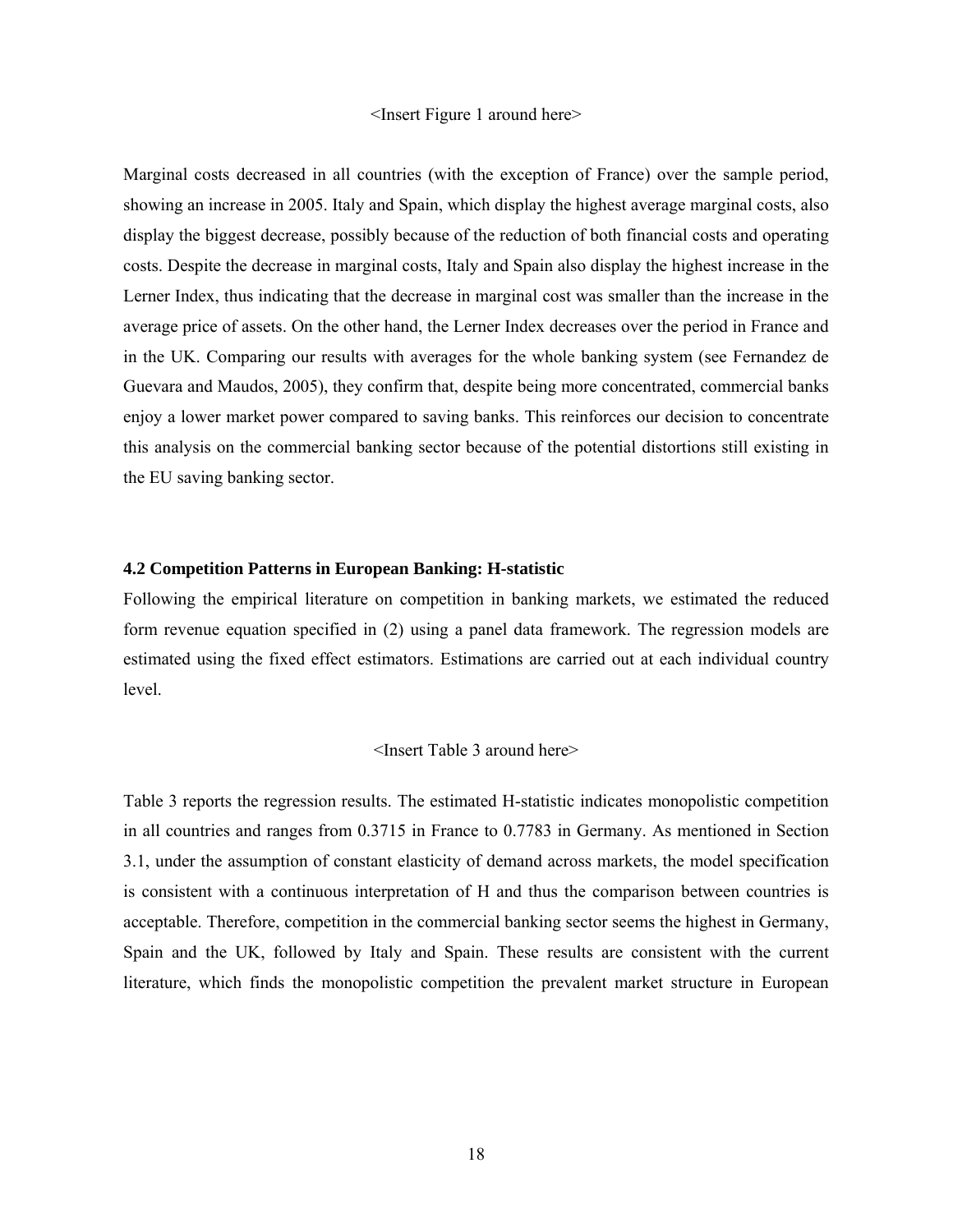countries<sup>10</sup> (see among others, Molyneux et al., 1994; De Bandt and Davies, 2000; Bikker and Haaf, 2002, Claessen and Laeven, 2004, Casu and Girardone, 2005). An analysis of the sign and significance of the regression coefficients (Table 3) indicates that both the price of funds and the price of labour are always positive and statistically significant for all countries in the sample. The impact of the cost of capital seems to be minimal compared to the other input prices (with the exception of UK and Germany). These results are again consistent with previous studies, which find that the impact of the capital factor input price varies by countries and it is the least important component of H (Molyneux et al., 1994; Bikker and Haaf, 2002). This might be due to the poor quality of capital expenses and fixed assets data. The variable TA (Total assets), which controls for the size of the bank and can be considered a proxy for scale economies, is also positive and statistically significant in all countries. The majority of the other bank-specific variables report mixed results.

To validate our results, we conducted the equilibrium test for all the banking markets and found that the banking systems are in long-run equilibrium<sup>11</sup>.

## **4. The evolution of bank efficiency: SFA and DEA analysis**

 $\overline{a}$ 

The yearly SFA and DEA results for the countries in our sample, as well as the average efficiency over the period are shown in Table 4.

The average overall efficiency score for the five EU banking industries over the whole sample period is 75.43% for SFA and 71.23% for DEA, thus indicating a 24.57% and 28.77% respectively average potential reduction in inputs utilisation. The results for the different EU countries in 2005 vary between 74.51% in Germany and 62.04% in Italy in the DEA estimations and between 80.47% in Italy and 68.88% in Spain for the SFA estimations.

<Insert Table 4 around here>

<sup>&</sup>lt;sup>10</sup> F-Test results indicate that the both hypothesis H-stat = 0 (monopoly) and the hypothesis H-stat = 1 (perfect competition) are rejected in all countries. Therefore the hypothesis of 1<H<1 (monopolistic competition) holds in countries.

 $11$  The equilibrium test can be performed by recalculating the Panzar and Rosse's H-statistics replacing the dependent variable total revenue over assets with the natural log of return on assets (which is equal to net income over total assets), as shown in equation (2). The findings will be interpreted as follows:  $H<0$  would indicate disequilibrium and  $H=0$ would indicate equilibrium (see Shaffer, 1982; Molyneux et al., 1994; Claessens and Laeven, 2004).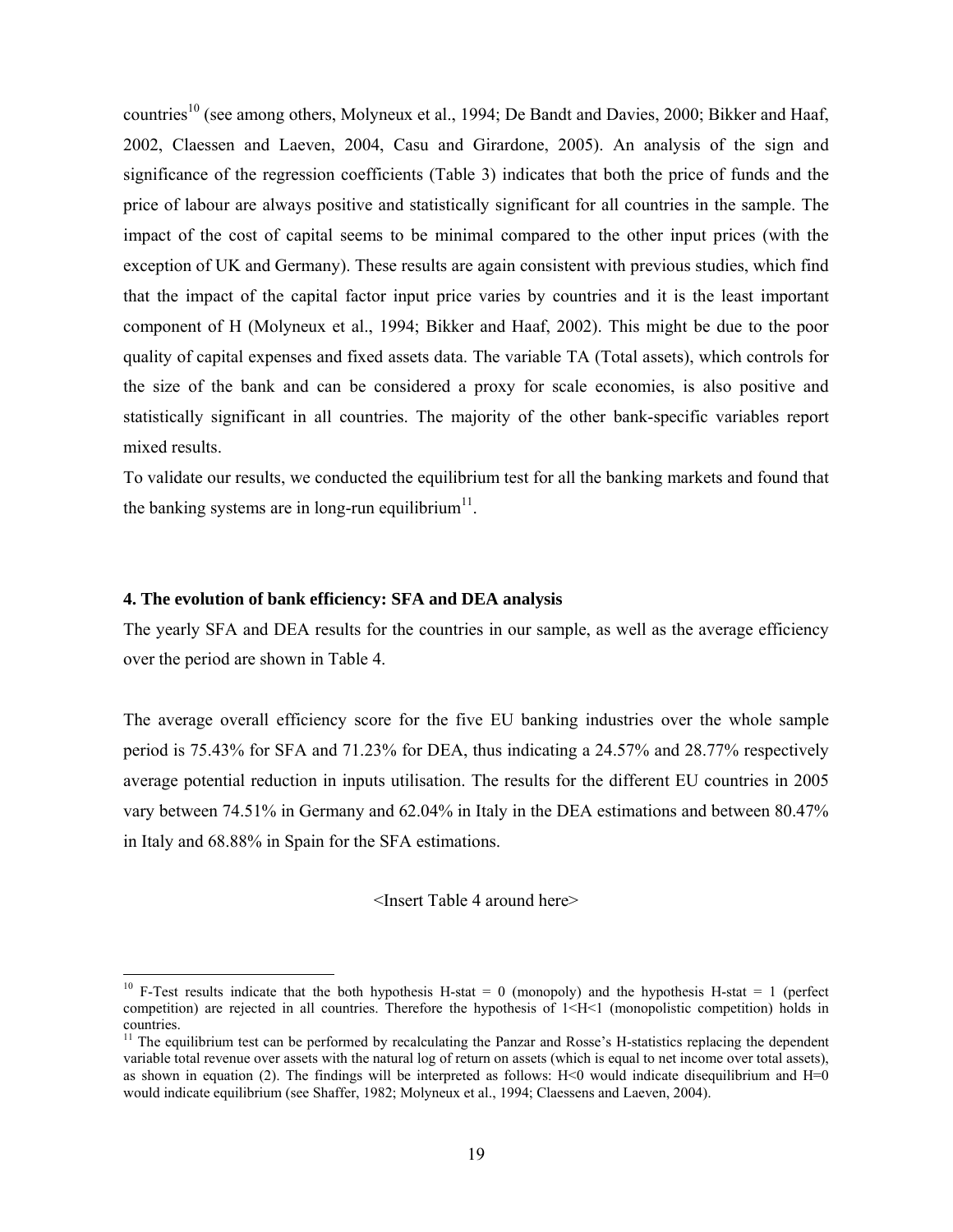Both methodologies indicate and average inefficiency scores of about 30%, a result that is broadly in line with the main literature on bank efficiency (see Goddard et al., 2007). Differently from most studies analysing bank efficiency during the 1990s, which find improvements in resources utilisation, the yearly results seem to indicate, for most countries, an increase in input wastage from 2000-2001 onwards (see Figure 2). This trend could be explained by the initial effort towards cutting costs fostered by deregulation and increased competition; the wave of mergers and acquisitions that followed might have imposed higher costs on banks, thereby decreasing their cost efficiency. However, decreases in bank efficiency can also be a signal that banks are struggling under excessive competition, with serious implications for the sector stability, or that they are reacting to competition by increased market power.

### <Insert Figure 2 around here>

The analysis so far has highlighted that the main EU banking markets are becoming progressively more concentrated and less efficient. Furthermore, different measures of competition do not exclusively indicate an overall increase of competitive pressure over the period.

The next section will investigate the relationship between efficiency and competition; particularly we study the direction of the causal relationship (if any) between the two variables.

### **4.2 The Relationship and Causality between Competition and Efficiency**

Tables 5 and 6 report the results of our empirical analysis on the relationship and causality between competition and efficiency. These are derived from the estimation of cross-sectional pooled OLS regression models, fixed and random effects panels, the DIF-GMM robust estimators and the twostep robust SYS-GMM model. Our specifications include two lags of the dependent and explanatory variables and they are carried out twice using as alternative measures of cost efficiency the parametric SFA and the non-parametric DEA (results are reported in panels (a) and (b) respectively).

#### <Insert Table 5 around here>

In the first set of estimations we test the causality from efficiency to competition (Table 5). Competition, measured as the Lerner index of monopoly power, is estimated as a function of lagged competition and lagged cost efficiency. Looking at the results, the first and second lags of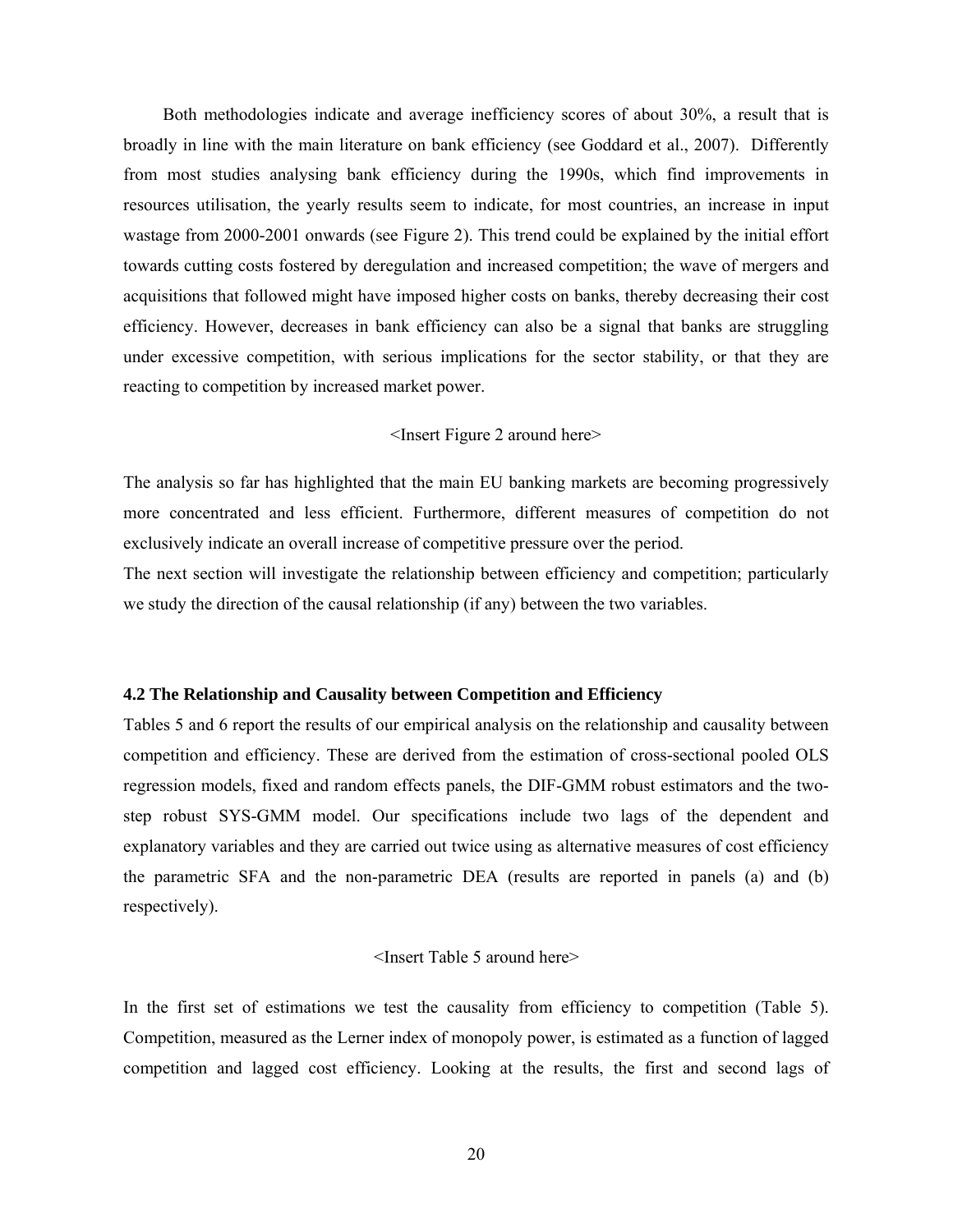competition are usually significantly different from zero at the one per cent level in both panels (a) and (b). This indicates that competition at time *t* is influenced by previous years' competition. Granger causality is assessed as the joint test of the two lags of efficiency on competition as follows:  $\beta_1 = \beta_2 = 0$ . A p-value <0.10 rejects at the 10% significance level the null hypothesis that efficiency does not Granger-cause competition. However, following Arellano and Bond (1991), three additional conditions should be satisfied for the Granger causality to be statistically valid: a significant AR(1) serial correlation, lack of AR(2) serial correlation and a high Sargan/Hensen test statistics: a low p-value (<0.10) for this statistics indicates that the model is mispecified. Our findings in Table 5 suggest that in the majority of cases the Granger coefficient is negative, thereby indicating that cost efficiency negatively Granger-causes competition (i.e. an increase in bank efficiency Granger-causes a decrease in competition). The Granger coefficient is significant and the three additional conditions above are satisfied in at least three cases, particularly when lagged SFA efficiency measures are included as explanatory variables. The Granger causality test rejects the null of non-causality in the case of OLS estimation, random effects and two-step robust GMM estimators. Finally the long-run effect is significant only in one case in panel (b) therefore it is not possible to infer on the stability of the relationship between competition and efficiency over the long period.

Table 6 shows the results for the causality running from competition to efficiency. The significance of the coefficients for the first and second lags of efficiency seem to suggest that efficiency is affected significantly by previous years' efficiency (and in some cases the inefficiency as noted by the negative and significant sign of the second lag in panel a). Overall, the results seem to suggest that the Granger causality running from competition to efficiency is relatively weak. However, where significant, the sign of the Granger coefficient is positive.

## <Insert Table 6 around here>

Overall, our results seem to provide some empirical evidence to support the existence of a cost efficiency-to-competition negative causation for our sample of European commercial banks. In other words, higher cost efficiency seems to cause a decrease in competition. This is consistent with the hypothesis that more efficient banks are in a position to exploit market power and therefore there seem to be a trade-off between efficiency and competition. On the other hand it seems that the effect of competition on efficiency is less clear. These results seem to be consistent with the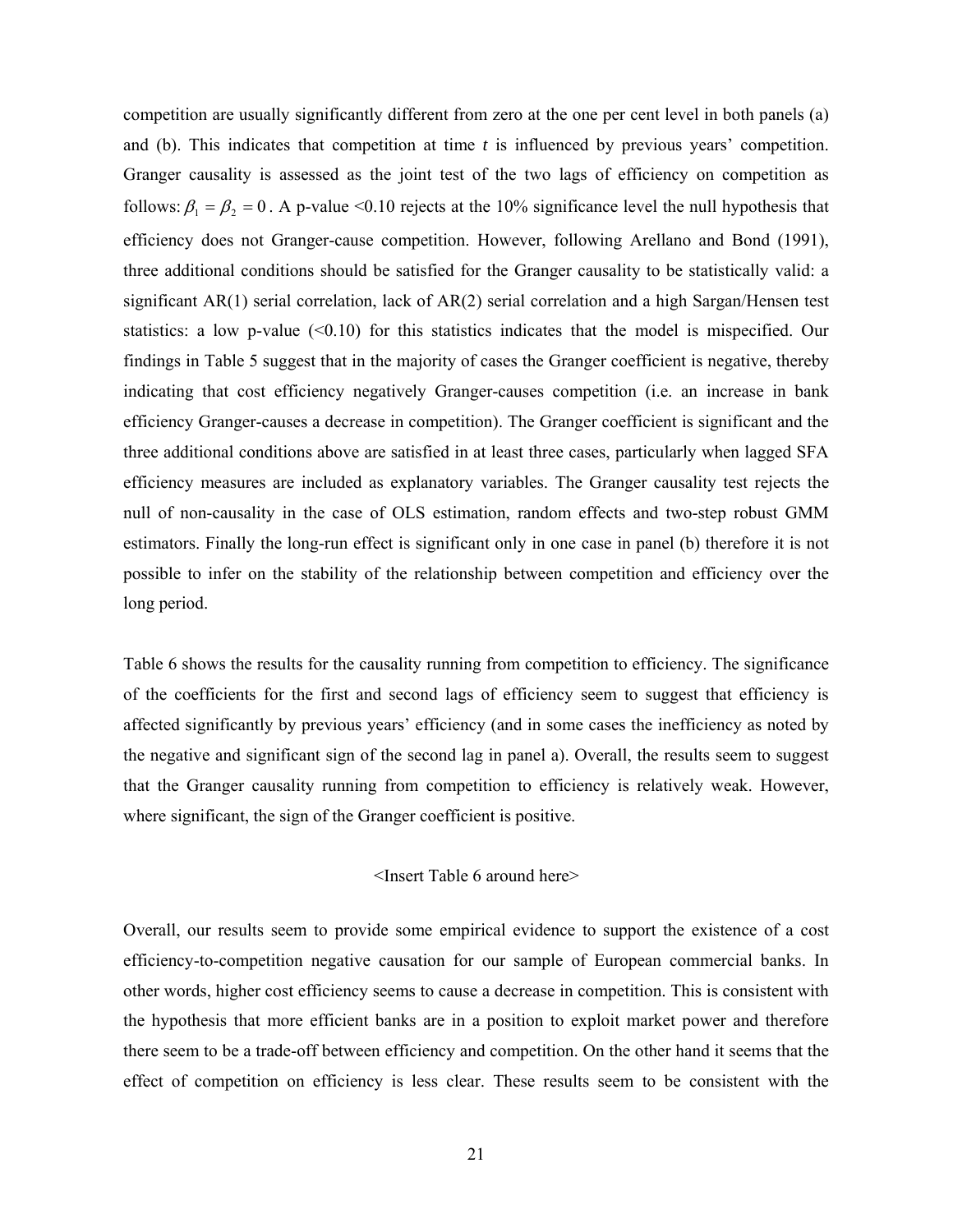"*efficient structure hypothesis*" whereby the best managed firms have the lowest costs and the largest market shares, which in turns leads to a higher degree of concentration. It seems therefore that efficiency determines competition, with a negative causality, whereas competition might stimulate managers to become more efficient, but the causality, although positive, is weak.

## **5. Conclusions**

Competition is generally considered as a positive force, often associated with increased efficiency and enhanced consumers' welfare. However, in the banking sector it is a more controversial issue as regulators have historically been mindful of the trade-off between competition and stability. The acceleration in the recent consolidation process, however, is raising concerns about increased concentration in the banking sector and its potential implications for public policy deriving from increased market power in the banking sector. Policymakers are faced with the contrasting issues as to whether competitive forces are posing a threat for the sector stability or whether the consolidation wave poses a threat to competition in the sector. Using bank level balance sheet data for the major EU commercial banking markets, this paper aims to shed some light on the second issue by investigating the relationship between alternative measures of competition, concentration and bank-specific efficiency levels. Furthermore we use a dynamic panel data Granger causality test to investigate the dynamics of the relationship between competition and efficiency. Our findings suggest a negative causation between efficiency and competition, whereas the causality running from competition to efficiency, although positive, is relatively weak. These results pose further questions for competition policies. Recent decreases in bank efficiency could either be a signal that banks are struggling under excessive competition, with serious implications for the sector stability, or that they are reacting to competition by increased market power. The latter might seem a more likely explanation. However, as Vives (2001) pointed out, market power could be beneficial in banking as it provides incentives for banks to undertake less risky strategies.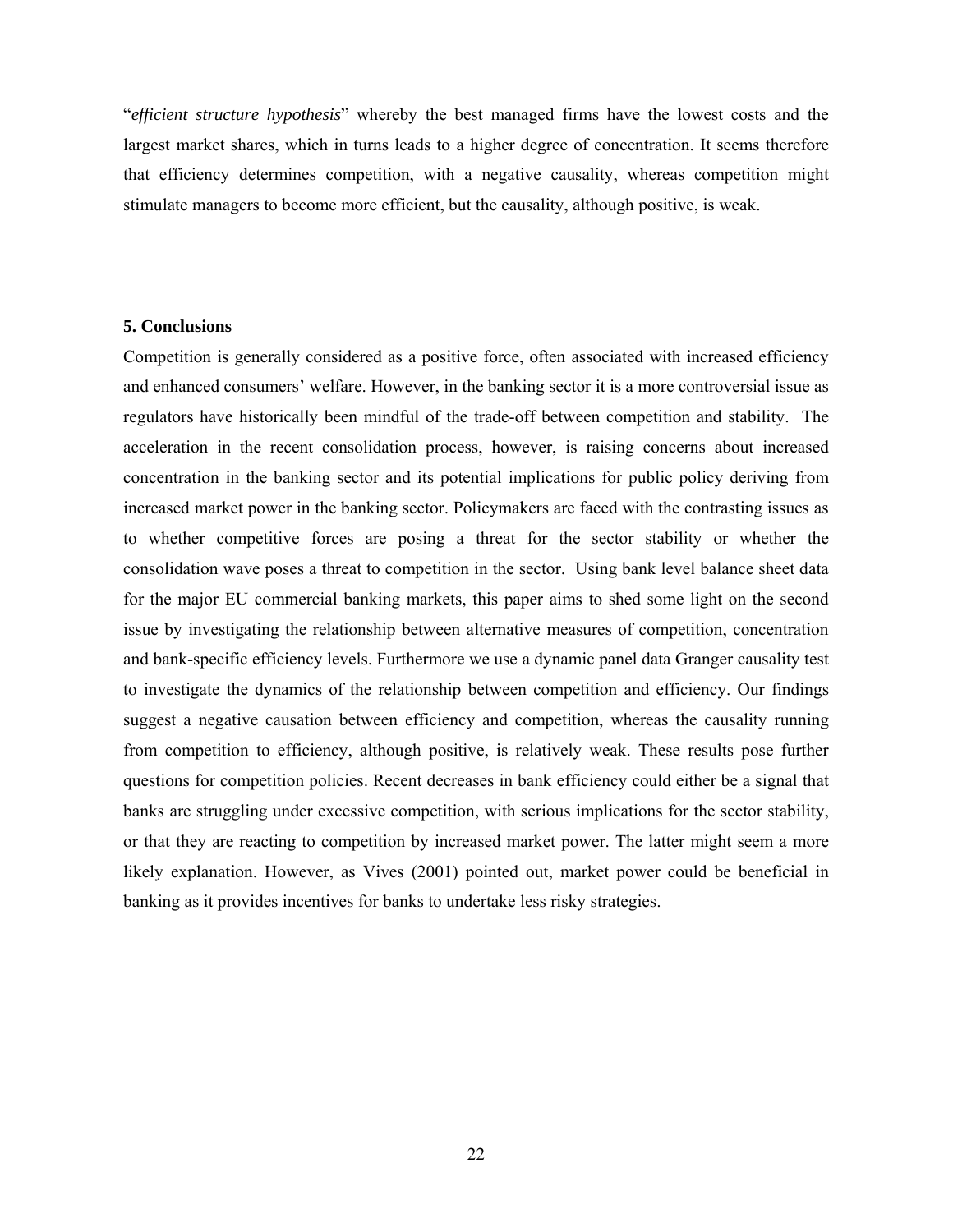## **References**

- Aigner, D.J., Lovell C.A.K. and P. Schmidt. "Formulation and Estimation of Stochastic Frontier Production Function Models". *Journal of Econometrics*, 1977, 6, 21-37.
- Amel D., Barnes, C., Panetta, F., and C. Salleo. "Consolidation and Efficiency in the Financial Sector: a Review of the International Evidence" *Journal of Banking and Finance*, 2004, 28, 2493-2519.
- Arellano, M. and S.R. Bond, "Some Tests of Specification for Panel Data: Monte Carlo Evidence and An Application to Employment Equations". *Review of Economic Studies*, 1991, 58, 277- 297.
- Arellano, M., and O. Bover. "Another Look at the Instrumental Variables Estimation of Error Components Models". *Journal of Econometrics*, 1995, 68 29–51.
- Bain, J.S."Relation of Profit Rate to Industry Concentration", *Quarterly Journal of Economics*, 1951, 65, August, 293–324.
- Banker, R. D., Charnes, A., Cooper, W.W. "Some models for the estimating technical and scale inefficiency in Data Envelopment Analysis". *Management Science,*1984, 30, 1078-92.
- Battese, G.E. and T.J. Coelli. "Frontier Production Functions, Technical Efficiency and Panel Data: With Application to Paddy Farmers in India". *Journal of Productivity Analysis*, 1992, 3, 153-169.
- Battese, G.E. and T.J. Coelli. "A Stochastic Frontier Production Function Incorporating a Model for Technical Inefficiency Effects". Working Paper in Econometrics and Applied Statistics, Department of Econometrics, University of New England, Armidale, 1993, 69.
- Baumol, W. J., Panzar J. C. and R.D. Willig. *Contestable Markets and the Theory of Industry Structure*. (San Diego, 1982) Harcourt Brace Jovanovich.
- Berger, A.N. "The Profit-Structure Relationship in Banking Tests of Market-Power and Efficient-Structure Hypotheses" *Journal of Money, Credit, and Banking*, 1995, 27, 404-31.
- Berger, A.N., Demirgüç-Kunt A., Levine R. and J.G. Haubrich "Bank Concentration and Competition: An Evolution in the Making", *Journal of Money, Credit and Banking*, 2004, 36, Part 2, 433-453.
- Berger A. N. and D.B. Humphrey, Megamergers in Banking and the Use of Cost Efficiency as an Antitrust Defense, *Antitrust Bulletin*, 1992, 37, Fall, 541-600.
- Berger A. N. and D.B. Humphrey. "Efficiency of Financial Institutions: International Survey and Directions for Future Research". *European Journal of Operational Research*, 1997, 98, 175- 212.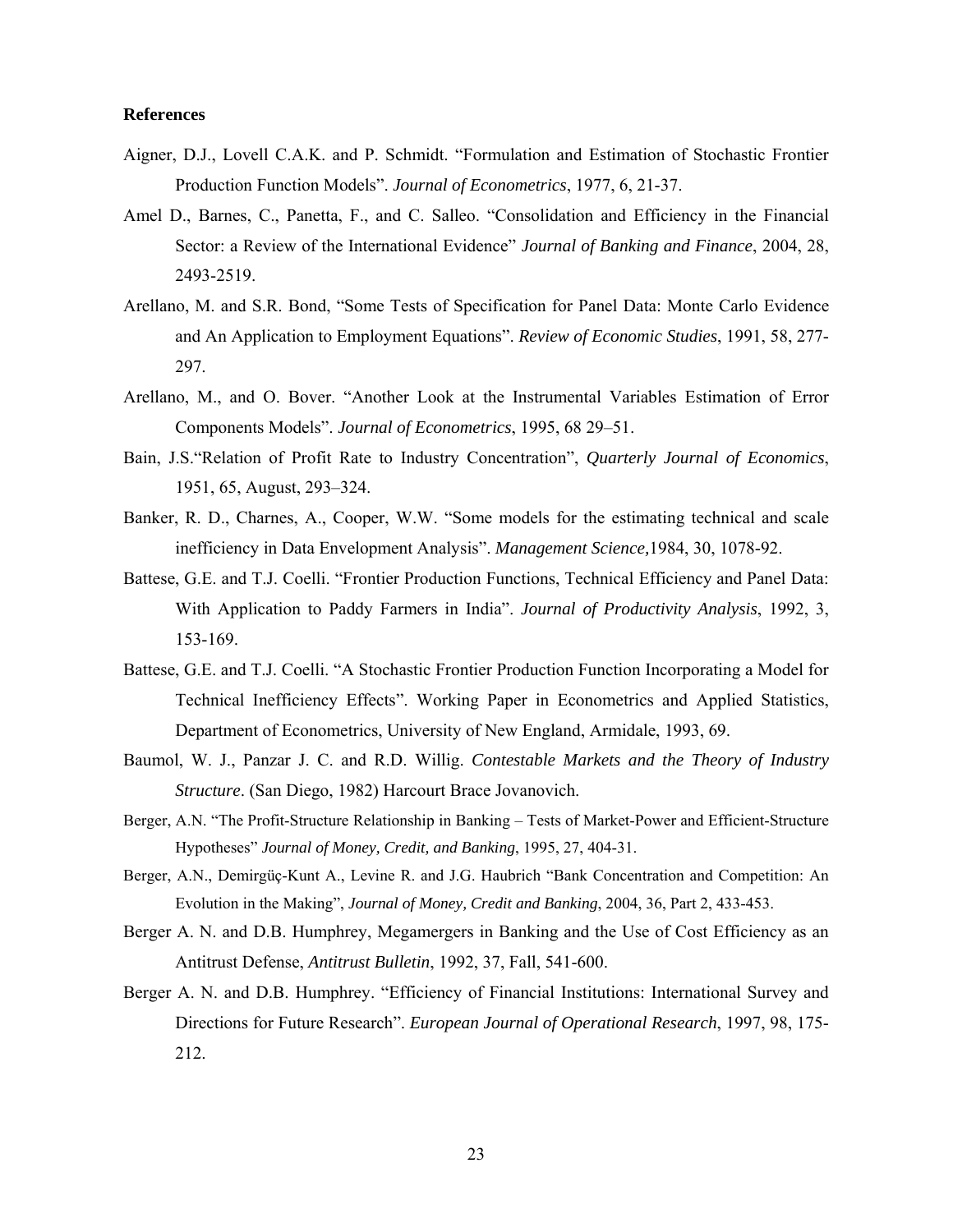- Bikker, J.A., *Competition and Efficiency in a Unified European Banking Market*, 2004, Edward Elgar Publishing Limited.
- Bikker, J.A. and Haaf, K. "Measures of competition and concentration in the banking industry: A review of the literature". De Nederlandsche Bank, Research Series Supervision, 2000, No.27, September.
- Bikker, J.A. and K. Haaf "Competition, Concentration and Their Relationship: An empirical Analysis of the Banking Industry", *Journal of Banking and Finance*, 2002, 26, 2191-2214.
- Blundell, R. and S.R. Bond. "Initial Conditions and Moment Restrictions in Dynamic Panel Data Models", *Journal of Econometrics*, 1998, 87, 115-43.
- Bond, S.R. "Dynamic Panel Data Models: A Guide to Micro Data Methods and Practice", *Portuguese Economic Journal*, 2002, 1, 141-162.
- Bond, S.R. and F. Windmeijer. "Reliable Inference for GMM Estimators? Finite Sample Properties of Alternative Test Procedures in Linear Panel Datamodels," *Econometric Reviews*, 2005, 24(1), 1-37.
- Bresnahan, T.F. "Empirical Studies of Industries with Market Power", In: Schmalensee, R., Willig, R.D. (Eds.), Handbook of Industrial Organisation, 1989, vol. II. Elsevier, Amsterdam, 1012– 1055.
- Casu B. and C. Girardone. 'Bank Competition, Concentration and Efficiency in the Single European Market' *The Manchester School*, 2006, 74 (4), 441- 468.
- Charnes, A., Cooper, W.W. and E. Rhodes "Measuring Efficiency of Decision Making Units", *European Journal of Operational Research*, 1978, *2*, 429-44.
- Claessens, S. and L. Laeven. "What Drives Bank Competition? Some International Evidence". *Journal of Money, Credit, and Banking*, 2004, 36, Part 2, 563-584.
- Coelli, T.J., Prasada Rao D.S. and G. Battese, An Introduction to Efficiency and Productivity Analysis. (Norwell, 1998) Kluwer Academic Publishers.
- De Bandt, O. and E.P. Davis "Competition, Contestability and Market Structure in European Banking Sectors on the Eve of EMU", *Journal of Banking and Finance,* 2000, 24, 1045- 1066
- Demsetz H., "Two Systems of Belief about Monopoly", in Goldschmid H.J., Mann H.M. and J.F. Weston (eds), *Industrial Concentration: The New Learning*, 1974, 164-184, Boston: Little Brown.
- Demirgüç-Kunt A. and R. Levine, "Bank Concentration: Cross-Country Evidence", 2000, World Bank, Mimeo, October.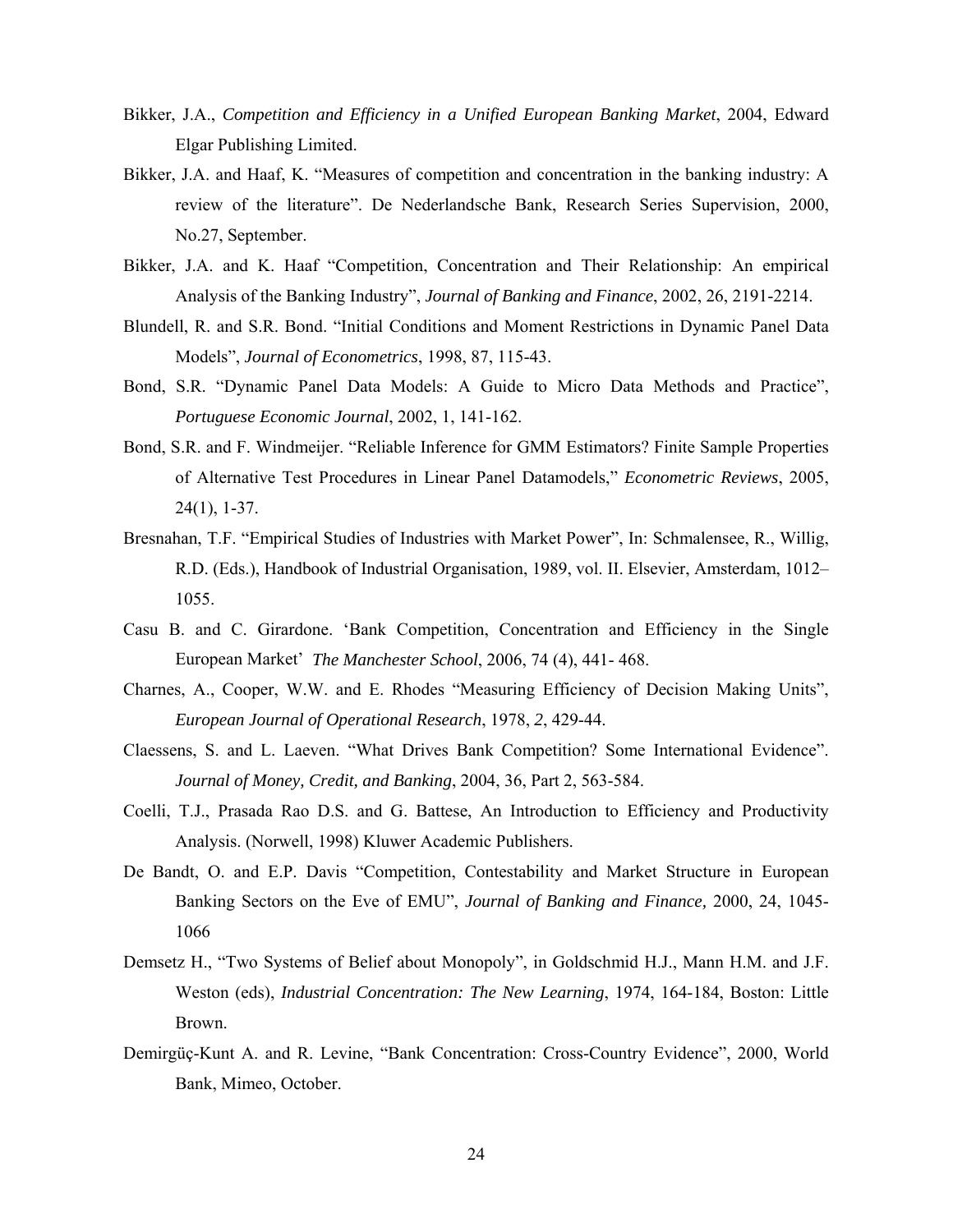European Central Bank "EU Banking Structures" October 2006.

- European Commission "White Paper on Financial Services Policy (2005-2010)". (SEC(2005) 1574).
- Evanoff D.D. and D.L. Fortier "Re-evaluation of the Structure-Conduct-Performance Paradigm in Banking", *Journal of Financial Services Research*, 1988, 1, 277-294.
- Fernandez de Guevara J., Maudos J. and F. Perez. "Market Power in European Banking Sector". *Journal of Financial Services Research*, 2005, 27:2, 109-137.
- Goddard, J.A., Molyneux, P. and J.O.S. Wilson. "European Banking. Efficiency, Technology and Growth". (John Wiley and Sons, 2001), England.
- Goddard, J.A., Molyneux, P., Wilson J.O.S. and M. Tavakoli. "European Banking: An Overview". *Journal of Banking and Finance*, 2007, 31, 1911-1935.
- Greene, W.H. *Econometric Analysis*, 2003, Prentice Hall, 5th Edition.
- Granger, Clive W.J. "Investigating Causal Relations by Econometric Models and Cross-Spectral Methods." *Econometrica*, 1969, 37:424-438.
- Grillo M. "Concorrenza e Concentrazioni nel Sistema Bancario". Associazione per lo sviluppo degli studi di banca e borsa, Universita' Cattolica del Sacro Cuore, 2005, Quaderno 225, Milano.
- Hicks, J. "The Theory of Monopoly", *Econometrica*, 1935, 3, 1-20.
- Holtz-Eakin, D., W. Newey and H.S. Rosen. Estimating Vector Autoregressions with Panel Data". *Econometrica*, 1988, 56, 1371–95.
- Hurlin, Christophe. "Testing for Granger Causality in Heterogeneous Panel Data Models" [English Title]. *Revue Economique* 2005, 56:1-11.
- Hurlin, Christophe and Baptiste Venet. "Granger Causality Tests in Panel Data Models with Fixed Coefficients." Working Paper Eurisco 2001-09, University of Paris Dauphine.
- Iwata G. "Measurement of Conjectural Variations in Oligopoly". *Econometrica*, 1974, 42 (5), 947- 966.
- Lau L.J. "On Identifying the Degree of Competitiveness from Industry Price and Output Data", *Economics Letters*, 1982, 10, 93-99.
- Lerner A.P. "The Concept of Monopoly and the Measurement of Monopoly Power" *Review of Economic Studies,* 1934, 1(3) 157-175.
- Liebenstein, H. "Allocative Efficiency Versus X-Efficiency", *American Economic Review*, 1966, Vol. 56, pp. 392-415.
- Molyneux, P., Lloyd-Williams D.M. and J. Thornton "Competitive Conditions in European banking", *Journal of Banking and Finance*, 1994, 18, 445-459.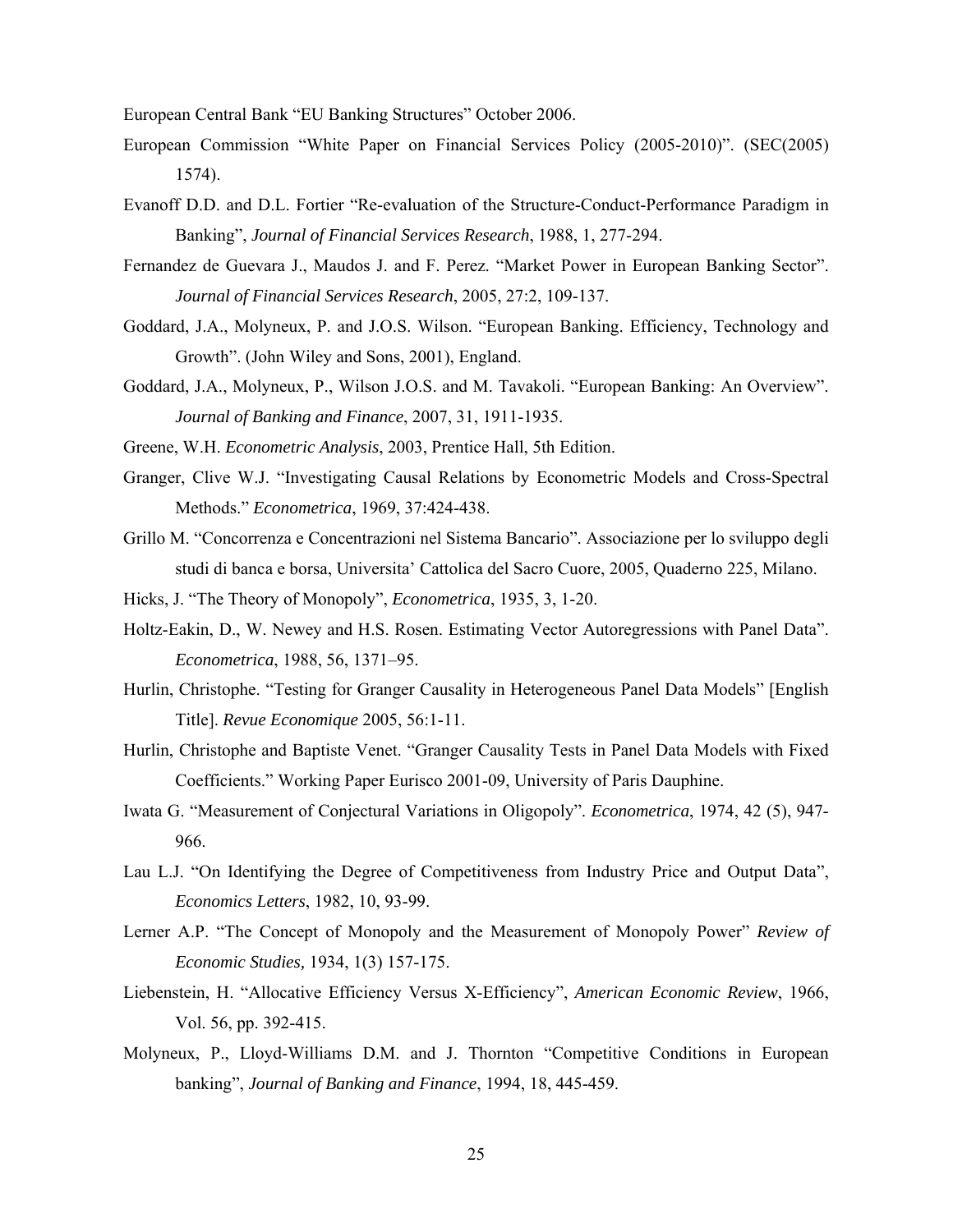Mueller, D.C. "The Persistence of Profits above the Norm". *Economica*, 1977, 44, 369-380.

- Mueller, D.C. "Profits in the Long Run" Cambridge University Press, 1986, Cambridge, UK.
- Panzar, J.C. and J.N. Rosse "Testing for Monopoly Equilibrium", *Journal of Industrial Economics*, 1987, 35, 443-456.
- Pilloff, S.J. "Performance Changes and Shareholder Wealth Creation Associated with Mergers of Publicly Traded Banking Institutions", *Journal of Money, Credit and Banking*, 1996, 28, 294-310.
- PriceWaterhouseCoopers. *European Banking Consolidation*. April 2006.
- Roodman D. "How To Do xtabond2: An Introduction to 'Difference' and 'System' GMM in Stata", Center for Global Development, Working Paper, 2006, 103, December.
- Rosse, J.N. and J.C. Panzar "Chamberlin vs Robinson: An Empirical Study for Monopoly Rents". 1977. Bell Laboratories Economic Discussion Paper.
- Sealey, C. and J.T. Lindley "Inputs, Outputs and a Theory of Production and Cost at Depositary Financial Institutions", *Journal of Finance*, *1977,* 32, 1251-1266.
- Shaffer, S. "Non-Structural Test for Competition in Financial Markets" In: *Bank Structure and Competition, Conference Proceedings*, 1982, Federal Reserve Bank of Chicago, 225-3.
- Smirlock M. "Evidence on the (Non) Relationship Between Concentration and Profitability", *Journal of Money, Credit and Banking*, 1958, 17, 1, 69-83.
- Thanassoulis, E. *Introduction to the Theory and Application of Data Envelopment Analysis. A Foundation Text with Integrated Software*, 2001, USA, Kluwer Academic Publishers.
- Thanassoulis, E., Portela M.C.S. and O. Despic "DEA The Mathematical Programming Approach to Efficiency Analysis" in *The Measurement of Productive Efficiency and Productivity Growth*. 2007, Edited By H. O. Fried; C. A. K. Lovell, S.S. Schmidt. Oxford University Press.
- Vives X. "Competition in the Changing World of Banking" *Oxford Review of Economic Policy*,  $2001, 17 (4), 535 - 547.$
- Walkner, C., J.P. Raes. "Integration and Consolidation in EU Banking An Unfinished Business" European Commission – DG Economics and Financial Affairs, Economic Papers 226, 2005, April.
- Weill L. "On the Relationship between Competition and Efficiency in the EU Banking Sector", *Kredit und Kapital*, 2004, 37, 3, 329-352.
- Windmeijer, F. "A Finite Sample Correction for the Variance of Linear Efficient Two-Step GMM Estimators". Journal of Econometrics, 2005, 126(1), 25-51.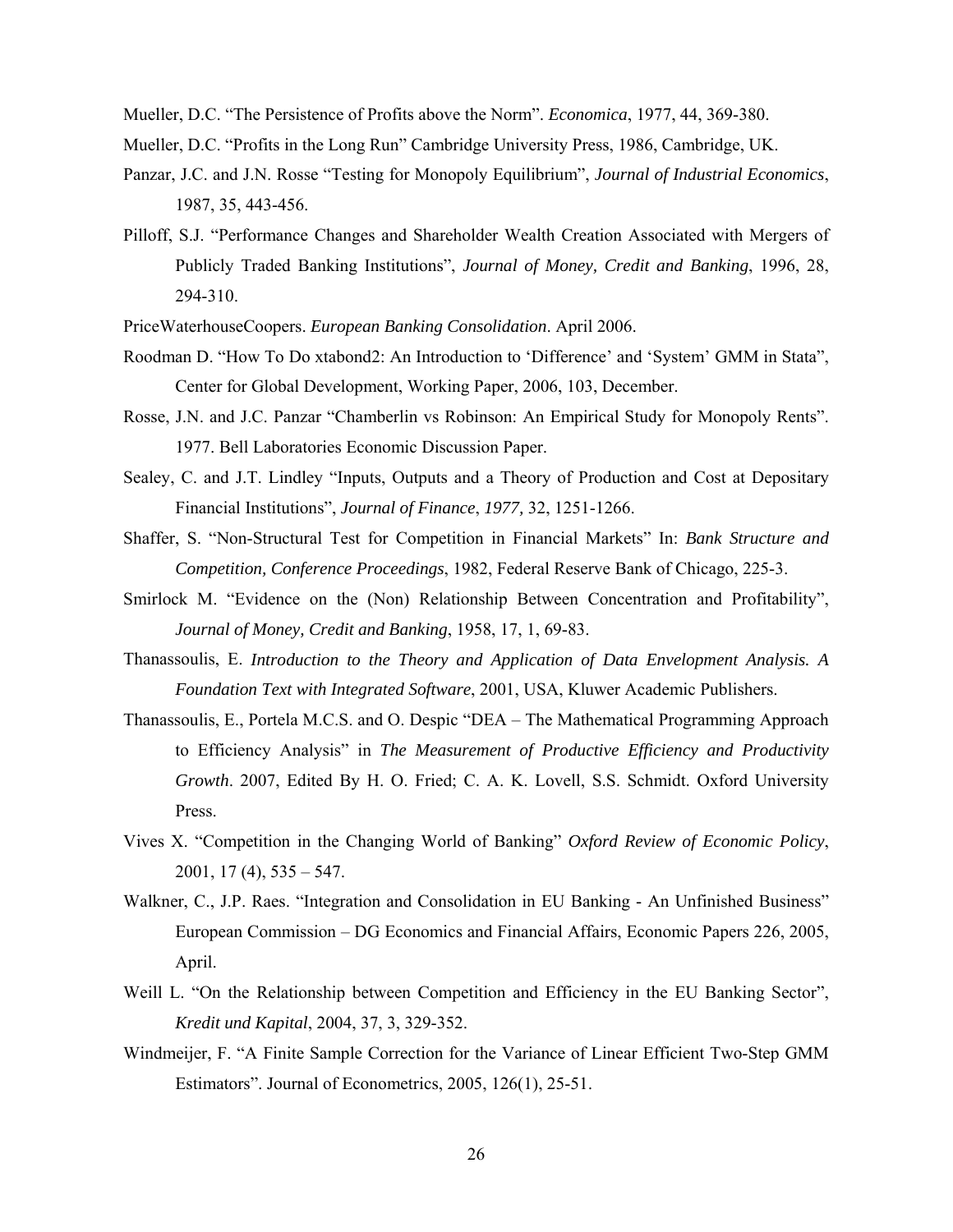|                                   | France   | Germany  | Italy    | Spain    | UK       | Total by year |
|-----------------------------------|----------|----------|----------|----------|----------|---------------|
| 2000                              | 101      | 111      | 121      | 52       | 76       | 461           |
| 2001                              | 105      | 107      | 130      | 56       | 70       | 468           |
| 2002                              | 99       | 104      | 125      | 52       | 72       | 452           |
| 2003                              | 93       | 104      | 144      | 47       | 78       | 466           |
| 2004                              | 86       | 96       | 142      | 46       | 77       | 447           |
| 2005                              | 77       | 89       | 135      | 39       | 67       | 407           |
| Total number of banks             | 561      | 611      | 797      | 292      | 440      | 2,701         |
| Total assets by country           |          |          |          |          |          |               |
| over the period (mil $\epsilon$ ) | 22,708.0 | 24,657.5 | 11,690.6 | 22,938.6 | 49,947.2 |               |

**Table 1 Total Average Size of Sampled Banks and Number of Institutions**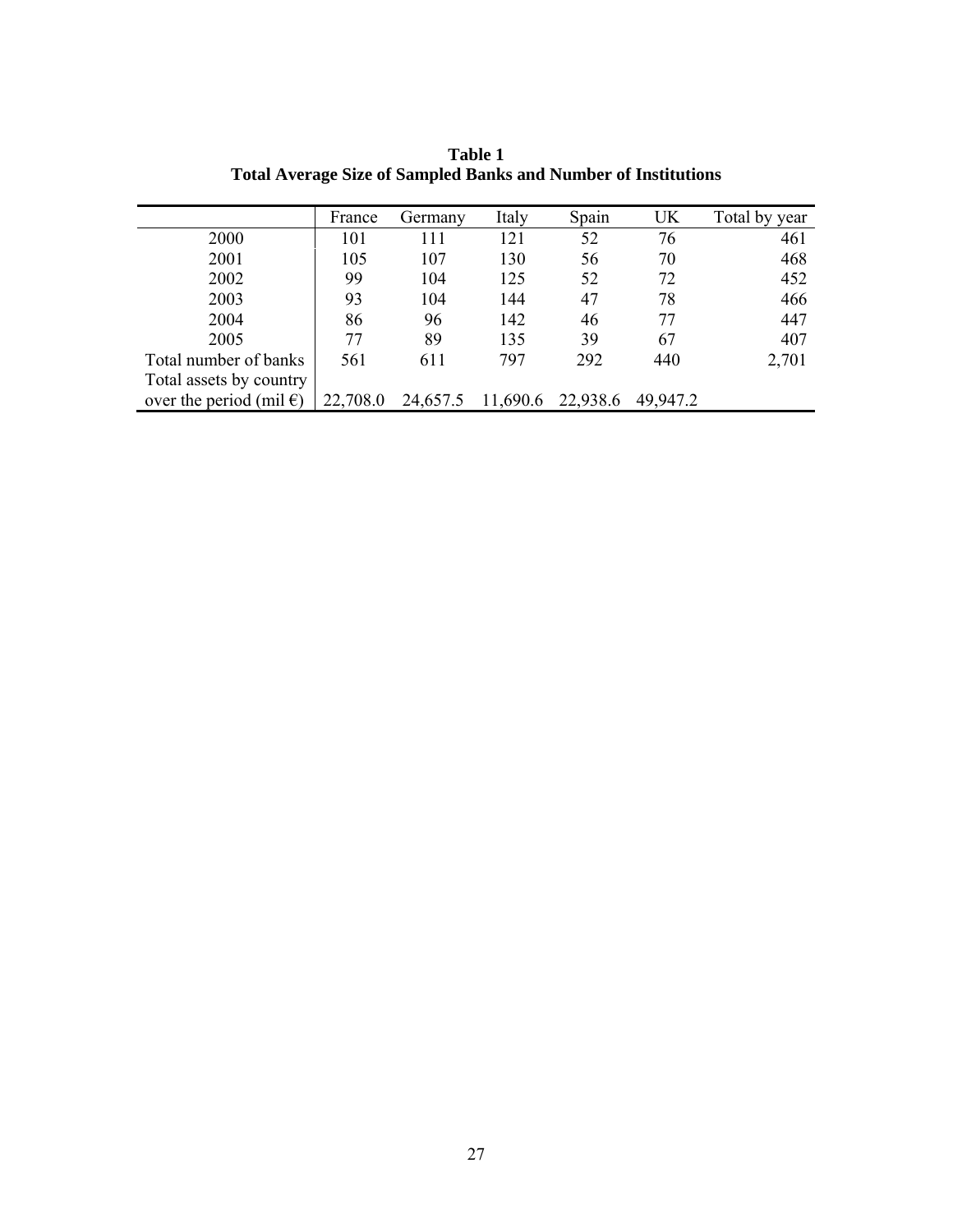|                                             | 2000       | 2001 | 2002 | 2003 | 2004       | 2005 | 2000-2005 |
|---------------------------------------------|------------|------|------|------|------------|------|-----------|
| <b>HH Total Loans</b>                       |            |      |      |      |            |      |           |
| (Commercial banks)                          |            |      |      |      |            |      |           |
| <b>France</b>                               | 1373       | 1443 | 1282 | 1271 | 849        | 1371 | $-0.14%$  |
| <b>Germany</b>                              | 1928       | 1956 | 1764 | 1635 | 2164       | 2010 | 4.27%     |
| <b>Italy</b>                                | 987        | 872  | 945  | 646  | 564        | 1137 | 15.22%    |
| <b>Spain</b>                                | 1890       | 2112 | 1606 | 2650 | 2309       | 3064 | 62.15%    |
| <b>UK</b>                                   | 924        | 917  | 1027 | 1085 | 1122       | 1084 | 17.29%    |
| <b>HH Total Deposits (Commercial Banks)</b> |            |      |      |      |            |      |           |
| <b>France</b>                               | 1374       | 1704 | 1427 | 1470 | 1417       | 1682 | 22.42%    |
| <b>Germany</b>                              | 1872       | 1827 | 1774 | 1953 | 2781       | 2826 | 50.97%    |
| <b>Italy</b>                                | 1138       | 992  | 974  | 742  | 730        | 1439 | 26.50%    |
| Spain                                       | 2016       | 2321 | 1713 | 2870 | 2328       | 3326 | 64.95%    |
| UK                                          | 935        | 955  | 1066 | 1116 | 1131       | 1327 | 41.88%    |
| <b>HH Total Assets</b>                      |            |      |      |      |            |      |           |
| (Commercial Banks)                          |            |      |      |      |            |      |           |
| <b>France</b>                               | 1511       | 1957 | 1603 | 1669 | 1386       | 1622 | 7.34%     |
| <b>Germany</b>                              | 1944       | 1933 | 1814 | 2019 | 2776       | 2833 | 45.72%    |
| <b>Italy</b>                                | 1038       | 915  | 977  | 707  | 675        | 1315 | 26.71%    |
| <b>Spain</b>                                | 2096       | 2466 | 1824 | 2992 | 2481       | 3459 | 65.02%    |
| UK                                          | 940        | 952  | 1080 | 1139 | 1164       | 1293 | 37.65%    |
| <b>HH Total Assets</b>                      |            |      |      |      |            |      |           |
| (Banking Sector)                            |            |      |      |      |            |      |           |
| <b>France</b>                               | 587        | 606  | 551  | 597  | 623        | 758  | 29.13%    |
| <b>Germany</b>                              | 151        | 158  | 163  | 173  | 178        | 174  | 15.23%    |
| <b>Italy</b>                                | 190<br>581 | 260  | 270  | 240  | 230<br>482 | 230  | 21.05%    |
| <b>Spain</b>                                |            | 532  | 513  | 506  |            | 487  | $-16.18%$ |
| <b>UK</b><br>$CR-5$                         | 264        | 282  | 307  | 347  | 376        | 399  | 51.14%    |
| (Banking Sector)                            |            |      |      |      |            |      |           |
| <b>France</b>                               | 47         | 47   | 45   | 47   | 50         | 53   | 12.77%    |
| <b>Germany</b>                              | 20         | 20   | 21   | 22   | 22         | 22   | 10.00%    |
| <b>Italy</b>                                | 23         | 29   | 31   | 28   | 26         | 27   | 17.39%    |
| <b>Spain</b>                                | 46         | 44   | 44   | 43   | 42         | 42   | $-8.70%$  |
| UK                                          | 28         | 29   | 30   | 33   | 35         | 36   | 28.57%    |

**Table 2 Concentration Measures: Herfindahl-Hischman Index (HH) and CR-5** 

Source: Authors' calculations and ECB (2006).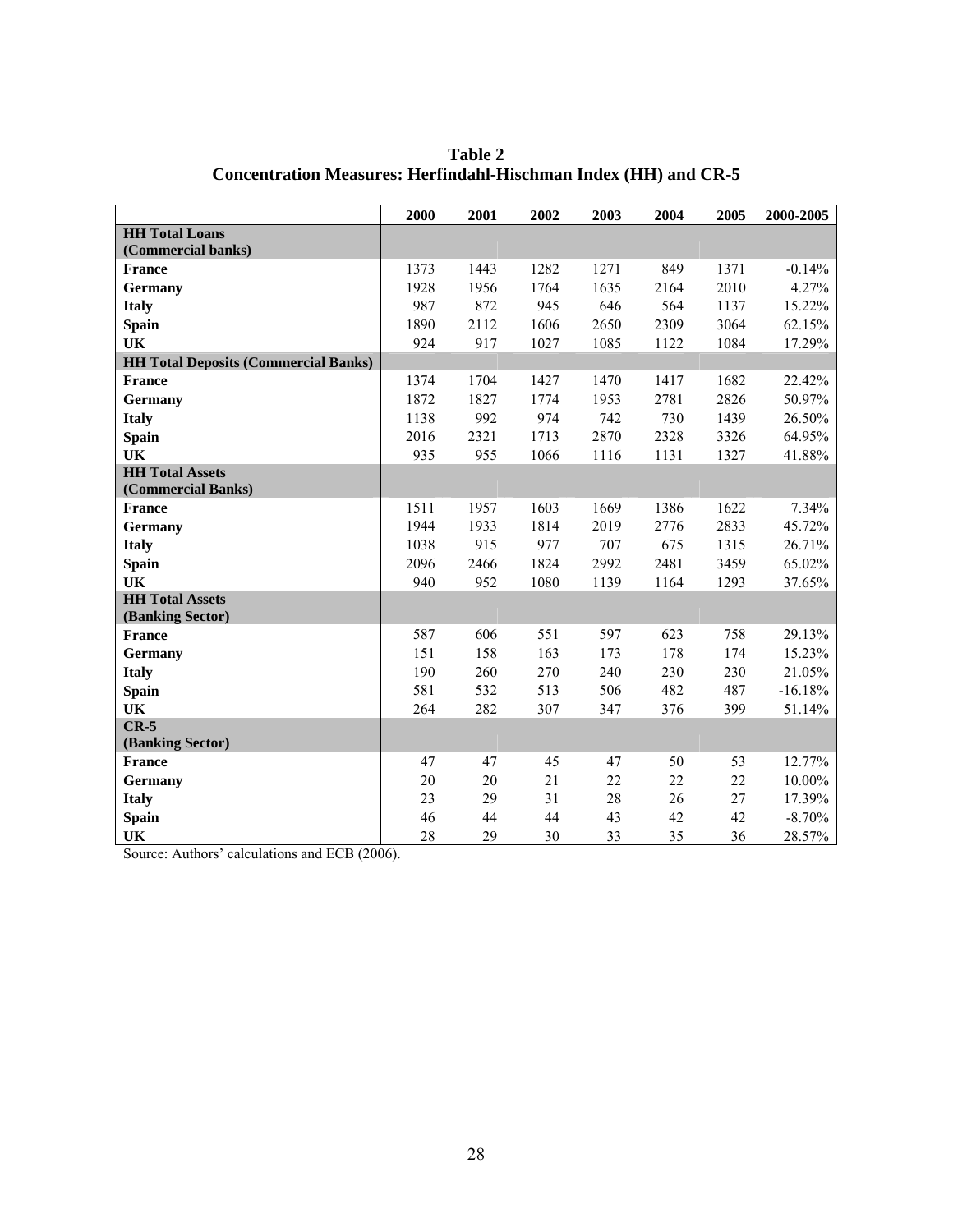| <b>Countries</b>                | <b>FRANCE</b> | <b>GERMANY</b> | <b>ITALY</b> | <b>SPAIN</b> | UK          |
|---------------------------------|---------------|----------------|--------------|--------------|-------------|
| <b>Variables</b>                |               |                |              |              |             |
| <b>P1</b>                       | $0.0854**$    | $0.3222***$    | $0.2668***$  | $0.3714***$  | $0.2563***$ |
|                                 | (0.0274)      | (0.0353)       | (0.0234)     | (0.0434)     | (0.0339)    |
| P <sub>2</sub>                  | $0.2851***$   | $0.4142***$    | $0.2858***$  | $0.3438***$  | $0.4521***$ |
|                                 | (0.0171)      | (0.0189)       | $(-0.0120)$  | $(-0.0239)$  | (0.0166)    |
| <b>P3</b>                       | 0.0011        | $0.0418**$     | $-0.0131$    | 0.0207       | $0.0349**$  |
|                                 | (0.0169)      | (0.0122)       | $(-0.0071)$  | $(-0.0236)$  | (0.0110)    |
| <b>EQAST</b>                    | $-0.0846*$    | $0.0570*$      | $0.0723**$   | $-0.1340***$ | $0.1194**$  |
|                                 | (0.0336)      | (0.0261)       | (0.0249)     | (0.0348)     | (0.0364)    |
| <b>TA</b>                       | $0.7569***$   | 1.0558***      | $0.8599***$  | 0.8979***    | 1.0197***   |
|                                 | (0.0341)      | (0.0291)       | (0.0204)     | $(-0.0427)$  | $(-0.0298)$ |
| <b>LOANAST</b>                  | $-0.0085$     | $0.0800***$    | $0.0382*$    | 0.0248       | 0.0219      |
|                                 | (0.0252)      | (0.0176)       | $(-0.0171)$  | $(-0.0340)$  | $(-0.0191)$ |
| <b>DEPOS</b>                    | 0.0691        | 0.1968         | 0.0384       | 0.4083       | $-0.3354*$  |
|                                 | $(-0.1125)$   | $(-0.3363)$    | $(-0.1014)$  | $(-0.4906)$  | $(-0.1382)$ |
| <b>OBSTA</b>                    | 0.0114        | 0.0043         | $-0.0120$    | $-0.0033$    | 0.0003      |
|                                 | $(-0.0150)$   | $(-0.0015)$    | $(-0.0080)$  | $(-0.0101)$  | $(-0.0083)$ |
| <b>CONS</b>                     | 0.0309        | $-0.0202$      | $0.6095***$  | $0.5652*$    | 0.7307      |
|                                 | $(-0.2045)$   | $(-0.1403)$    | (0.1118)     | $(-0.2251)$  | $(-0.1845)$ |
| <b>H</b> statistic              | $0.3715***$   | $0.7783***$    | $0.5395***$  | $0.7359***$  | 0.7433      |
| <b>F</b> test<br>$(Hstat=0)$    | 119.14        | 331.25         | 389.33       | 197.35       | 355.90      |
| Prob>F                          | 0.0000        | 0.0000         | 0.0000       | 0.0000       | 0.0000      |
| <b>F</b> test<br>$(Hstat=1)$    | 340.96        | 26.89          | 283.56       | 25.43        | 42.43       |
| Prob>F                          | 0.0000        | 0.0000         | 0.0000       | 0.0000       | 0.0000      |
| <b>Market</b> in<br>equilibrium | Yes           | Yes            | Yes          | Yes          | Yes         |

| Table 3                                      |  |  |  |  |  |  |
|----------------------------------------------|--|--|--|--|--|--|
| <b>H</b> Statistics Results <sup>a,b,c</sup> |  |  |  |  |  |  |

<sup>a</sup> Standard errors in brackets.<br>
<sup>b</sup> P1 = average cost of labour, P2 = average cost of deposits, P3 = average cost of capital, EQAST= equity/assets, TA = total assets, LOANAST= loans/assets, DEPOS= deposits/deposits + money market funding, OBSTA = OBS activities/assets, CONS = constant term.

With the exception of factor prices all variables are expressed in logs.

 $\frac{c}{p}$  \*p<0.05; \*\*p<0.01; \*\*\*p<0.001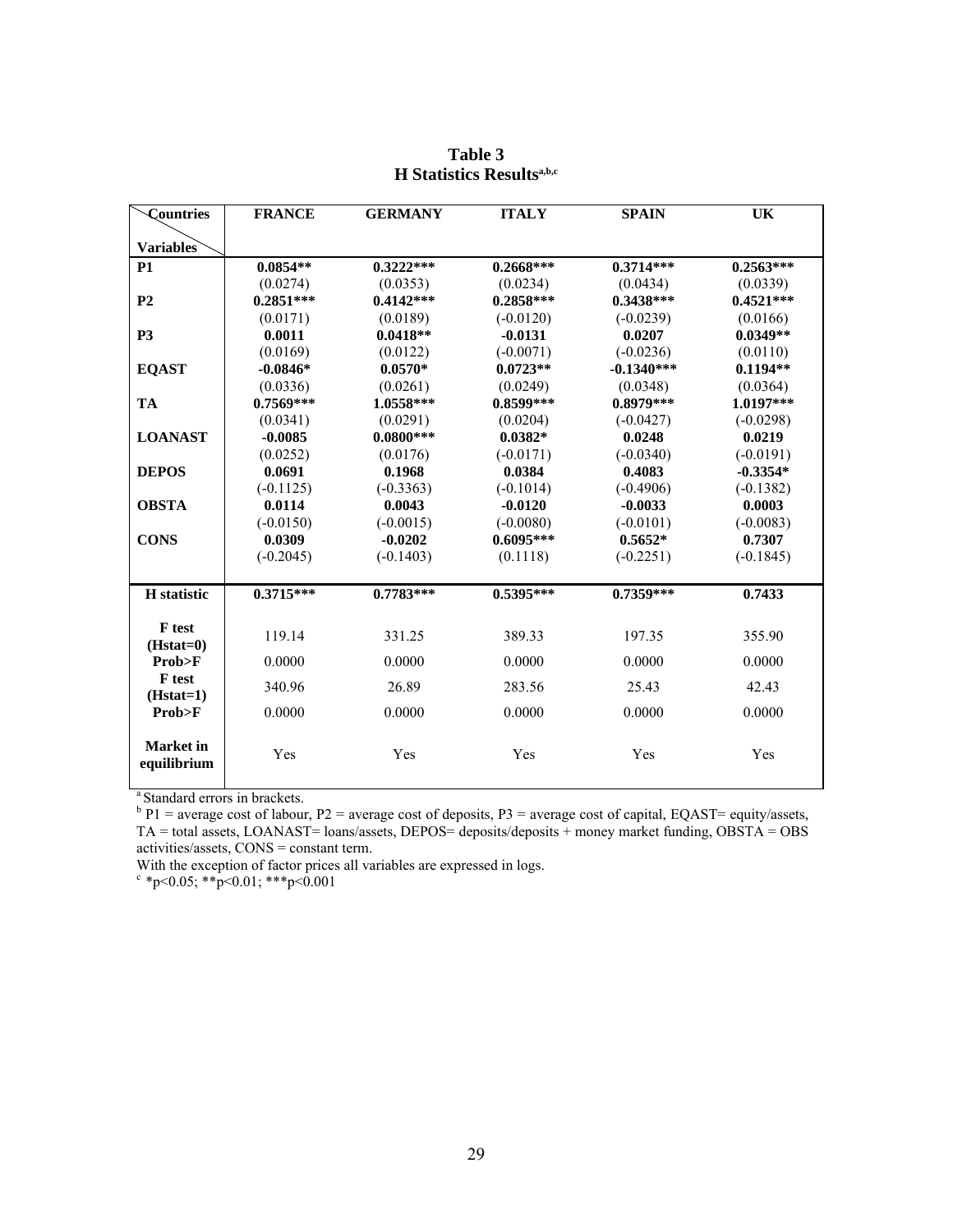|                                           | <b>Countries</b> | 2000  | 2001  | 2002  | 2003  | 2004  | 2005  | 2000-2005  |
|-------------------------------------------|------------------|-------|-------|-------|-------|-------|-------|------------|
|                                           | France           | 69.46 | 67.29 | 65.59 | 65.57 | 3.69  | 62.39 | $-10.17\%$ |
| DEA                                       | Germany          | 72.29 | 73.33 | 69.45 | 68.73 | 70.50 | 74.51 | 3.07%      |
| Efficiency                                | Italy            | 76.33 | 83.71 | 65.31 | 63.81 | 77.49 | 62.04 | $-18.72%$  |
| <b>Scores</b>                             | Spain            | 84.67 | 80.11 | 79.47 | 72.20 | 7520  | 78.64 | $-7.13%$   |
|                                           | UK               | 72.12 | 76.28 | 62.78 | 69.62 | 66.71 | 67.63 | $-6.23%$   |
|                                           | Average          | 74.97 | 76.14 | 68.52 | 67.98 | 70.12 | 69.04 | $-7.91\%$  |
|                                           |                  |       |       |       |       |       |       |            |
| <b>SFA</b><br>Efficiency<br><b>Scores</b> | France           | 74.10 | 73.83 | 71.17 | 71.86 | 70.23 | 69.75 | $-5.87\%$  |
|                                           | Germany          | 74.77 | 74.13 | 73.76 | 72.09 | 71.34 | 70.85 | $-5.25%$   |
|                                           | Italy            | 84.13 | 83.35 | 81.42 | 81.17 | 80.57 | 80.47 | $-4.35%$   |
|                                           | Spain            | 75.19 | 73.32 | 71.77 | 72.20 | 71.51 | 68.88 | $-8.40\%$  |
|                                           | UK               | 76.95 | 75.46 | 74.15 | 73.48 | 72.53 | 70.54 | $-8.33\%$  |
|                                           | Average          | 77.03 | 76.02 | 74.45 | 74.16 | 73.23 | 72.10 | -6.40%     |

**Table 4 DEA and SFA Efficiency Scores by Year and Country**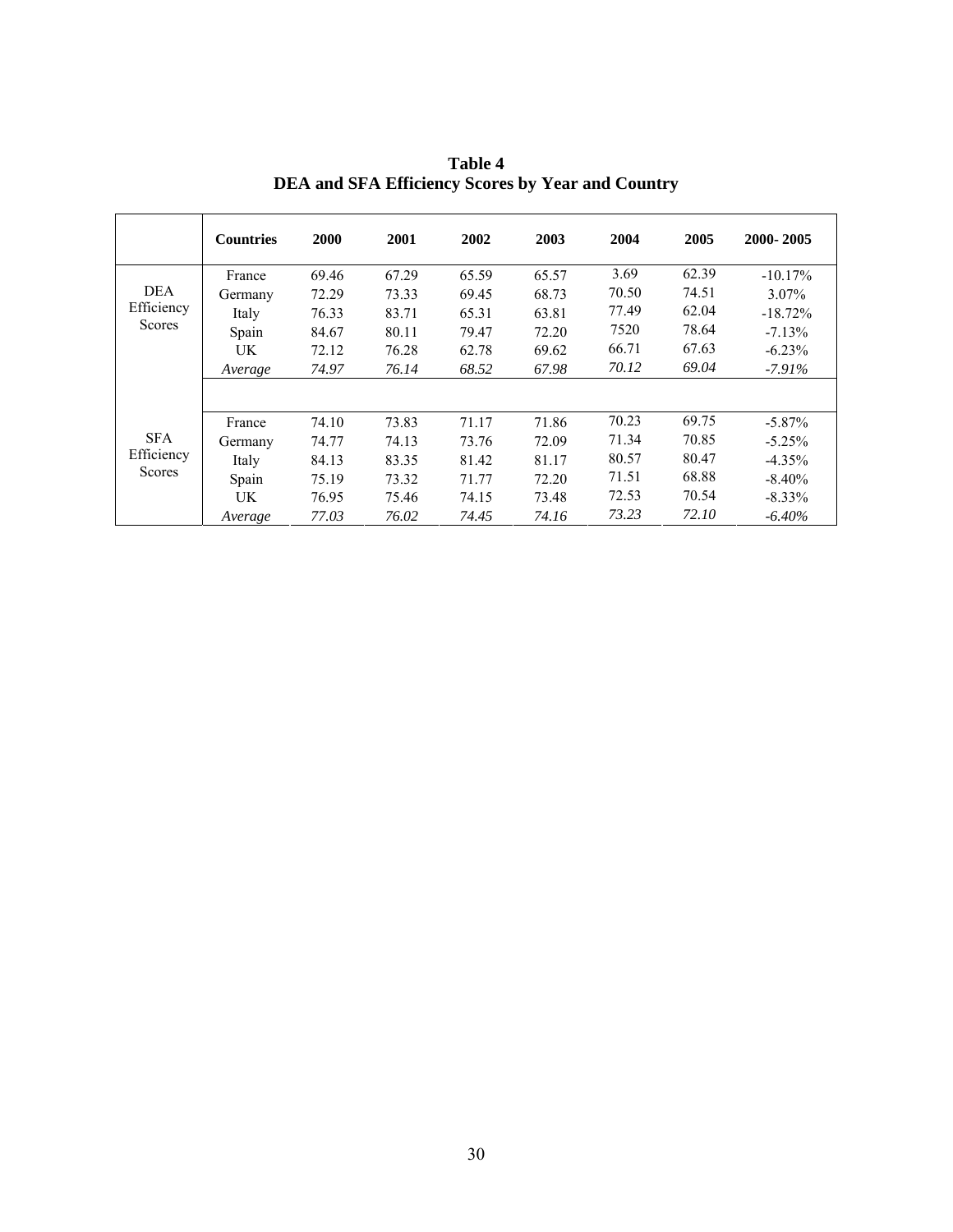| Dependent variable  | Variables and tests                | OLS levels | Fixed        | Random     | DIF-GMM    | Two-step   |
|---------------------|------------------------------------|------------|--------------|------------|------------|------------|
| $y=$                |                                    |            | Effects      | Effects    | $t-2$      | SYS-GMM    |
| <b>LERNER INDEX</b> |                                    |            |              |            | Robust     | Robust     |
| (a) $x =$ SFA cost  | LER1                               | $.8832***$ | $.2027***$   | $.7658***$ | $.4651***$ | $.7217***$ |
| efficiency          |                                    | (.0339)    | (.0283)      | (.0232)    | (.2002)    | (.1437)    |
|                     | LER2                               | $.0602*$   | $-0.0940***$ | $.1163***$ | .0037      | .1233      |
|                     |                                    | (.0324)    | (.0279)      | (.0225)    | (.0488)    | (.1397)    |
|                     | SFAEFF1                            | .0003      | $-.0016$     | .0002      | $-.0081$   | .0002      |
|                     |                                    | (.0004)    | (.0058)      | (.0006)    | (.0067)    | (.0005)    |
|                     | SFAEFF2                            | $-.0003$   | .0014        | $-.0002$   | .0079      | $-.0002$   |
|                     |                                    | (.0004)    | (.0059)      | (.0007)    | (.0068)    | (.0005)    |
|                     | m1 p-value                         | .3485      | n/a          | n/a        | .046       | .085       |
|                     | m2 p-value                         | n/a        | n/a          | n/a        | .956       | .727       |
|                     | Sargan/Hensen p-                   | n/a        | n/a          | n/a        | .300       | .577       |
|                     | value                              |            |              |            |            |            |
|                     | Granger coefficient                | $-.0000$   | $-.0002$     | $-0.000$   | $-.00012$  | $-.0000$   |
|                     | Granger causality p-               | .5537      | .0519*       | .9299      | $.0916*$   | .9197      |
|                     | value                              |            |              |            |            |            |
|                     | Difference                         |            |              |            |            | 0.99       |
|                     | Sargan/Hensen                      |            |              |            |            |            |
|                     | Test of $\beta_1 + \beta_2 = 0$ p- | .393       | .113         | .717       | .346       | .800       |
|                     | value                              |            |              |            |            |            |
| (b) $x=DEA$ cost    | LER1                               | .8839***   | $.2058***$   | $.7684***$ | $.5722**$  | $.5758***$ |
| efficiency          |                                    | (.040)     | (.0282)      | (.0232)    | (.2353)    | (.2782)    |
|                     | LER <sub>2</sub>                   | $.0588**$  | $-1038***$   | $.1147***$ | $-00099$   | .2940      |
|                     |                                    | (.0325)    | (.0279)      | (.0225)    | (.0494)    | (.2712)    |
|                     | DEAEFF1                            | $-.0004$   | .00023       | $-.00041$  | .00142     | .00034     |
|                     |                                    | (.0004)    | (.0004)      | (.0004)    | (.0016)    | (.0005)    |
|                     | DEAEFF2                            | .0002      | $.0006***$   | .0002      | .00094     | .0004      |
|                     |                                    | (.0004)    | (.0004)      | (.0004)    | (.0007)    | (.0005)    |
|                     | m1 p-value                         | .334       | n/a          | n/a        | .045       | .477       |
|                     | m2 p-value                         | n/a        | n/a          | n/a        | .956       | .413       |
|                     | Sargan/Hensen p-                   | n/a        | n/a          | n/a        | .201       | .853       |
|                     | value                              |            |              |            |            |            |
|                     | Granger coefficient                | $-.00019$  | .0009        | $-.0002$   | .0024      | .0007      |
|                     | Granger causality p-               | .4341      | .203         | .493       | .4032      | .632       |
|                     | value                              |            |              |            |            |            |
|                     | Difference                         |            |              |            |            | 0.599      |
|                     | Sargan/Hensen                      |            |              |            |            |            |
|                     | Test of $\beta_1 + \beta_2 = 0$ p- | .324       | .116         | .472       | .27        | .342       |
|                     | value                              |            |              |            |            |            |

**Table 5 Does Cost Efficiency Granger-Cause Competition?** 

Note: Year dummies are included in all models. OLS= Ordinary Least Squares; DIF-GMM= difference GMM. SYS-GMM = system GMM. SFAEFF= cost efficiency estimated using SFA. DEAEFF= cost efficiency estimated using DEA. \*,\*\*\*\* indicates significance at the 10%, 5% and 1% levels. Asymptotic standard error in parentheses. Huber-White standard errors are computed for one-step estimates while the two-step estimates are Windmeijeier corrected. m1 and m2 are tests for first-order and second-order serial correlation. Sargan/Hensen is a test of the over-identifying restrictions for the GMM estimators. All computations done using Stata.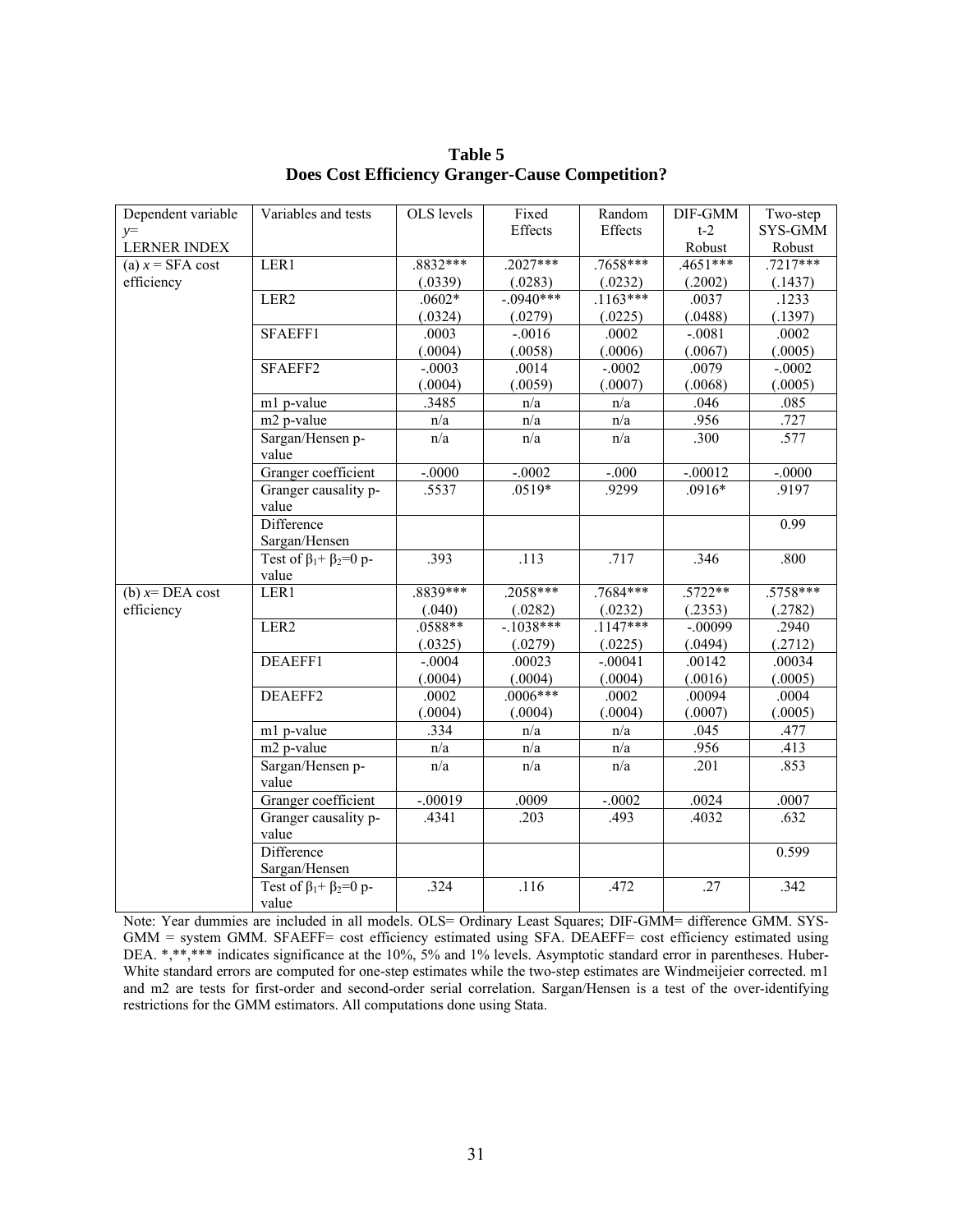| Dependent          | Variables and tests                | OLS levels  | Fixed       | Random        | DIF-GMM      | Two-step     |
|--------------------|------------------------------------|-------------|-------------|---------------|--------------|--------------|
| variable y:        |                                    |             | Effects     | Effects       | $t-2$        | SYS-GMM      |
| COST               |                                    |             |             |               | Robust       | Robust       |
| <b>EFFICIENCY</b>  |                                    |             |             |               |              |              |
| (a) $x =$ SFA cost | SFAEFF1                            | 2.088***    | $2.0764***$ | $2.0837***$   | $2.0738***$  | $2.0875***$  |
| efficiency         |                                    | (.0022)     | (.0004)     | (.0003)       | (.0019)      | (.0036)      |
|                    | SFAEFF2                            | $-1.090***$ | $-1.079***$ | $-1.0858$ *** | $-1.0759***$ | $-1.0897***$ |
|                    |                                    | (.0023)     | (.0004)     | (.0004)       | (.0019)      | (.0037)      |
|                    | LER1                               | .01280      | $-0008$     | $-0021$       | .0008        | .0006        |
|                    |                                    | (.0093)     | (.0019)     | (.0024)       | (.0151)      | (.0048)      |
|                    | LER <sub>2</sub>                   | $-0141$     | $.0066***$  | .0034         | $.0049***$   | $-.0066***$  |
|                    |                                    | (.0100)     | (.0019)     | (.0024)       | (.0028)      | (.0036)      |
|                    | Serial correlation                 | .0000       | n/a         | n/a           | .000         | .001         |
|                    | $(AR1)$ p-value                    |             |             |               |              |              |
|                    | Serial Correlation                 | n/a         | n/a         | n/a           | .000         | .002         |
|                    | $(AR2)$ p-value                    |             |             |               |              |              |
|                    | Sargan/Hensen p-                   | n/a         | n/a         | n/a           | .449         | .841         |
|                    | value                              |             |             |               |              |              |
|                    | Granger coefficient                | $-.0013$    | .0058       | .0013         | .0057        | $-.0059$     |
|                    | Granger causality p-               | .2206       | $.0017**$   | .330          | .1998        | .1565        |
|                    | value                              |             |             |               |              |              |
|                    | Difference                         |             |             |               |              | 0.163        |
|                    | Sargan/Hensen                      |             |             |               |              |              |
|                    | Test of $\beta_1 + \beta_2 = 0$ p- | .911        | .011        | .660          | .722         | .205         |
|                    | value                              |             |             |               |              |              |
| (b) $x = DEA$      | DEAEFF1                            | $.6711***$  | $.0456***$  | $.6017***$    | $.5400***$   | $.7783**$    |
| cost efficiency    |                                    | (.0378)     | (.0381)     | (.028)        | (.2026)      | (.4121)      |
|                    | DEAEFF2                            | $.1721***$  | $-1146$     | $.1855***$    | .0944        | .4717        |
|                    |                                    | (.0376)     | (.0348)     | (.028)        | (.0707)      | (.4275)      |
|                    | LER1                               | 3.9751      | 4.4103*     | $4.221**$     | $-36.8735$   | 2.3988       |
|                    |                                    | (2.5051)    | (2.5743)    | (1.8137)      | (31.7019)    | (2.7498)     |
|                    | LER2                               | .0295       | $-1967$     | $-1512$       | $-6.5340$    | 2.2130       |
|                    |                                    | (2.6762)    | (2.5451)    | (1.7705)      | (5.2405)     | (3.6485)     |
|                    | Serial correlation                 | .497        | n/a         | n/a           | .003         | .590         |
|                    | $(AR1)$ p-value                    |             |             |               |              |              |
|                    | Serial Correlation                 | n/a         | n/a         | n/a           | .151         | .401         |
|                    | $(AR2)$ p-value                    |             |             |               |              |              |
|                    | Sargan/Hensen p-                   | n/a         | n/a         | n/a           | .000         | .201         |
|                    | value                              |             |             |               |              |              |
|                    | Granger coefficient                | 4.005***    | 4.2136      | $4.070***$    | $-43.4075$   | 4.6118       |
|                    | Granger causality p-               | .001        | .2143       | .001          | .4060        | .4521        |
|                    | value                              |             |             |               |              |              |
|                    | Difference                         |             |             |               |              | 0.011        |
|                    | Sargan/Hensen                      |             |             |               |              |              |
|                    | Test of $\beta_1 + \beta_2 = 0$ p- | .000        | .1750       | .000          | .217         | .232         |
|                    | value                              |             |             |               |              |              |

**Table 6 Does Competition Granger-Cause Cost Efficiency?** 

Note: Year dummies are included in all models. OLS= Ordinary Least Squares; DIF-GMM= difference GMM. SYS-GMM = system GMM. SFAEFF= cost efficiency estimated using SFA. DEAEFF= cost efficiency estimated using DEA. \*,\*\*,\*\*\* indicates significance at the 10%, 5% and 1% levels. Asymptotic standard error in parentheses. Huber-White standard errors are computed for one-step estimates while the two-step estimates are Windmeijeier corrected. m1 and m2 are tests for first-order and second-order serial correlation. Sargan/Hensen is a test of the over-identifying restrictions for the GMM estimators. All computations done using Stata.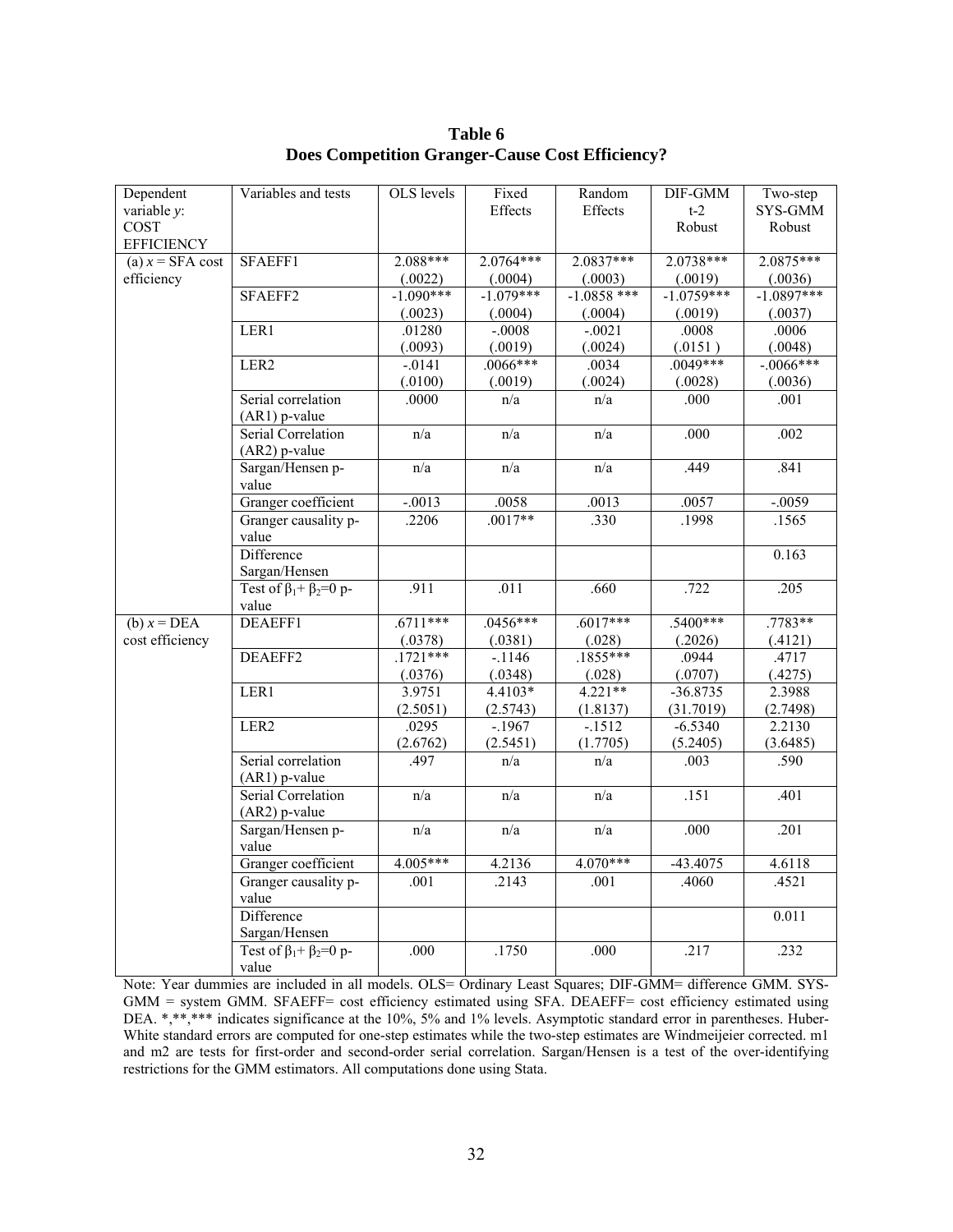**Figure 1 Marginal Cost and Lerner Index of Monopoly Power**